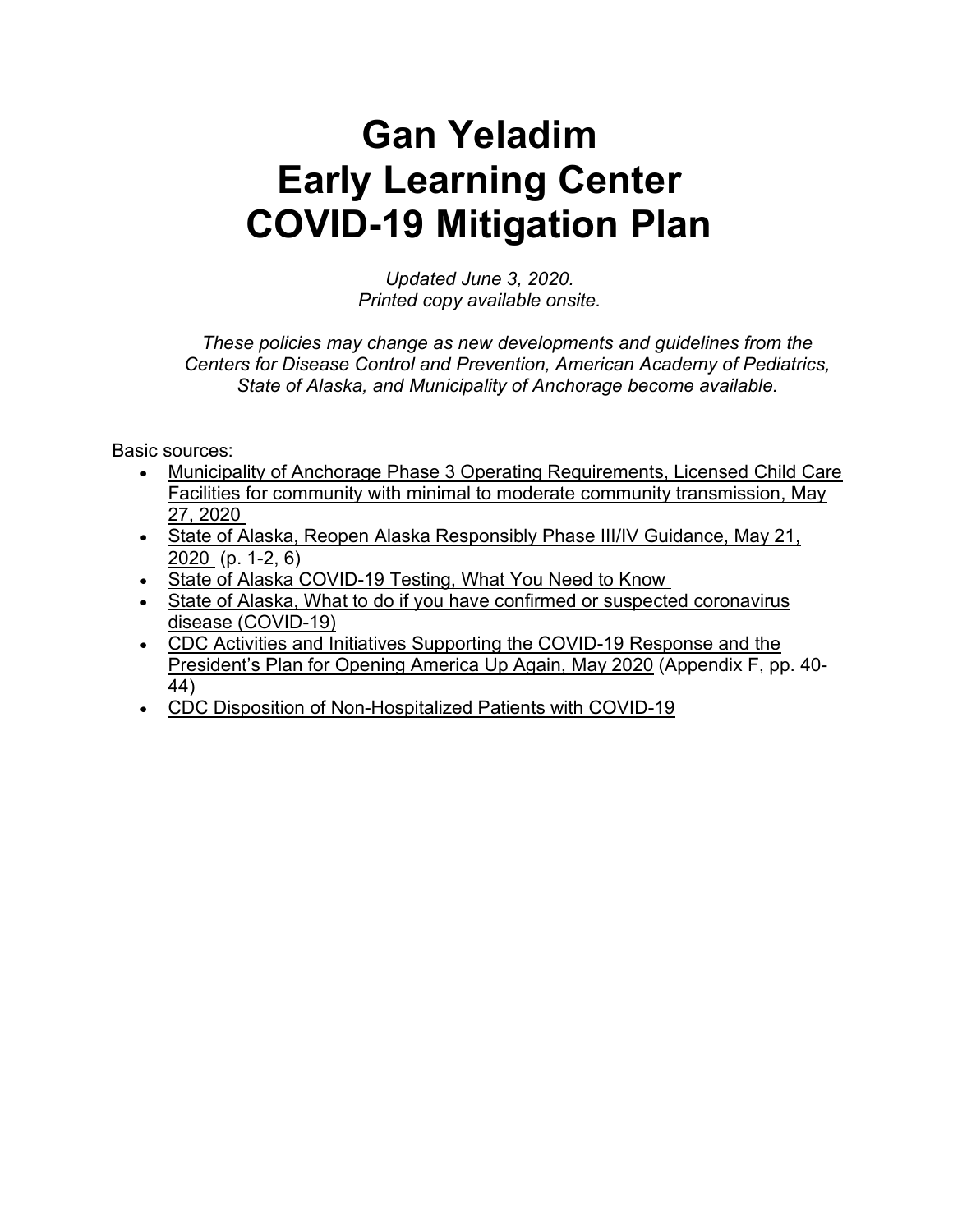# **TABLE OF CONTENTS**

| Ш.                                 | GUIDING PRINCIPLE: SETTING A NEW STANDARD DURING THE COVID-19                                                                                              |
|------------------------------------|------------------------------------------------------------------------------------------------------------------------------------------------------------|
|                                    |                                                                                                                                                            |
| А.<br><b>B.</b><br>$C_{-}$         |                                                                                                                                                            |
|                                    |                                                                                                                                                            |
| Ш.                                 |                                                                                                                                                            |
| IV.                                |                                                                                                                                                            |
| А.<br><b>B.</b><br>D.<br>Е.<br>F., | ENTRANCE SCREENING (EVERYONE WILL BE SCREENED BEFORE BEING ALLOWED TO ENTER                                                                                |
|                                    |                                                                                                                                                            |
| D.<br>Е.                           | A. PERSONAL PROTECTIVE EQUIPMENT (PPE) FOR STAFF, CHILDREN AND PARENTS: 13<br>H. HYGIENE PRACTICES WHEN WASHING, FEEDING, COMFORTING, OR HOLDING A CHILD16 |
|                                    |                                                                                                                                                            |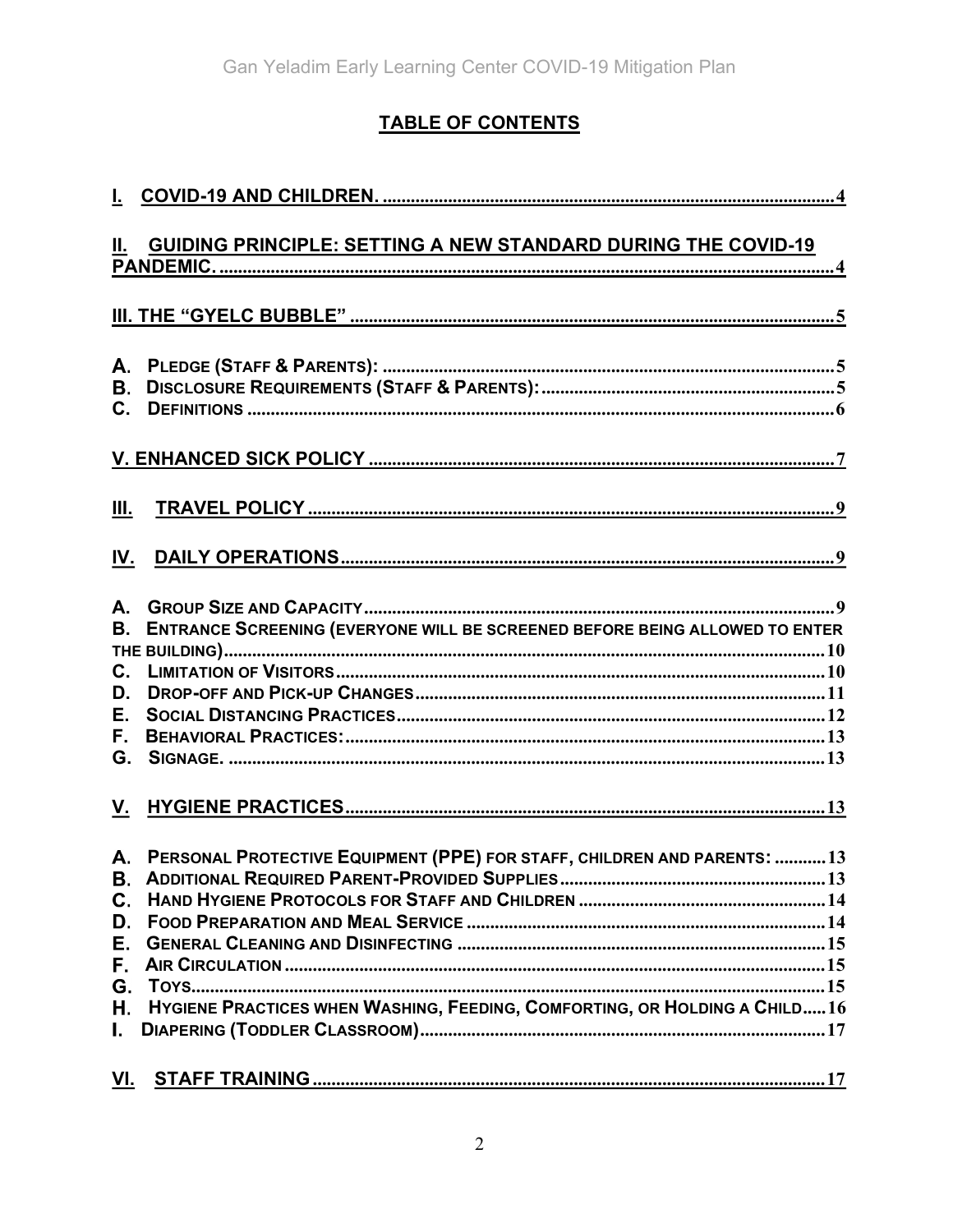| VIII. | <b>PROTOCOL IF A CONFIRMED CASE OF COVID-19 OCCURS AT GYELC 18</b>       |
|-------|--------------------------------------------------------------------------|
|       |                                                                          |
|       |                                                                          |
|       | APPENDIX C: HOW TO DISCONTINUE HOME ISOLATION AND RETURN TO GYELC<br>.23 |
|       | $\overline{1}$                                                           |

#### APPENDIX D. MULTISYSTEM INFLAMMATORY SYNDROME IN CHILDREN AND ADOLESCENTS (MIS-C) (COVID-19-RELATED INFLAMMATORY SYNDROME) ....... 24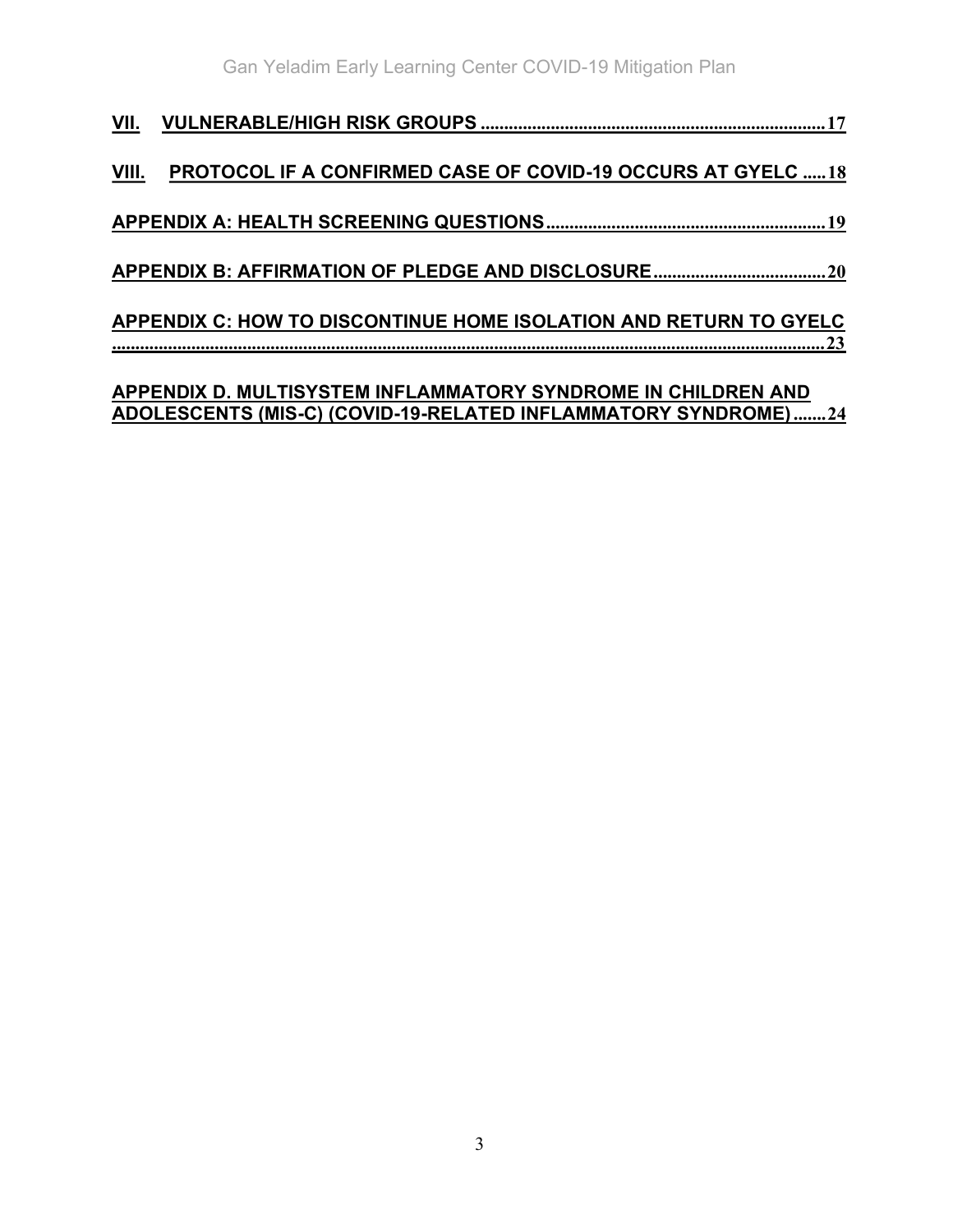# I. COVID-19 AND CHILDREN.

Information that is available about COVID-19 in children suggests that most children have mild symptoms or are asymptomatic. However, a small percentage of children have been reported to have more severe illness and a very small percentage of children may develop a severe disease, Multisystem Inflammatory Syndrome in Children (MIS-C) associated with Covid-19 following the infection.

If there are any enrolled children or their families with high risks or disabilities, their parents or guardians may contact the Gan Yeladim Early Learning Center Director about how to best serve their needs.

#### II. GUIDING PRINCIPLE: SETTING A NEW STANDARD DURING THE COVID-19 PANDEMIC.

Gan Yeladim Early Learning Center (GYELC) cares for your child like you would.

Education and development are important, but we know that it needs to occur in a way that maintains the health and safety of the students. That's why protection and preparedness are critical considerations in everything we do at Gan Yeladim Early Learning Center (GYELC).

COVID-19 is expected to remain a risk in our community until a vaccine or effective treatment is developed. This may not happen until 2021 or later. As Alaska reopens, public health officials expect to see an increase in cases.

We will end up with a "new normal" for the current COVID and post-COVID era, which will evolve as the situation in our region changes. As always, we are putting safety first to protect our children, families and staff.

As we reopen the center, all teachers and staff will go through extensive training on the health and safety practices we've developed to set a new standard in childcare. Although mandatory restrictions on our center's operations are easing, we are committed to following best practices—not just the legally-required minimum. We will continue to follow the guidelines and recommendations from the Centers for Disease Control and Prevention (CDC), State of Alask (State), and Municipality of Anchorage (Muni).

Please remember that we are all in the "GYELC BUBBLE" together. Children are unavoidably in close contact and many are too young to practice baseline preventive measures, such as social distancing, hand sanitizing and wearing face coverings even with adult guidance. Because of the way COVID-19 spreads, each household's actions affect everyone in GYELC community. For the safety of all in the "GYELC BUBBLE", it is essential for parents and staff to be vigilant for symptoms of illness and stay in touch with GYELC about any illness or possible COVID-19 exposure in the enrolled child, staff member or their family/household members. This is to minimize the risk of COVID-19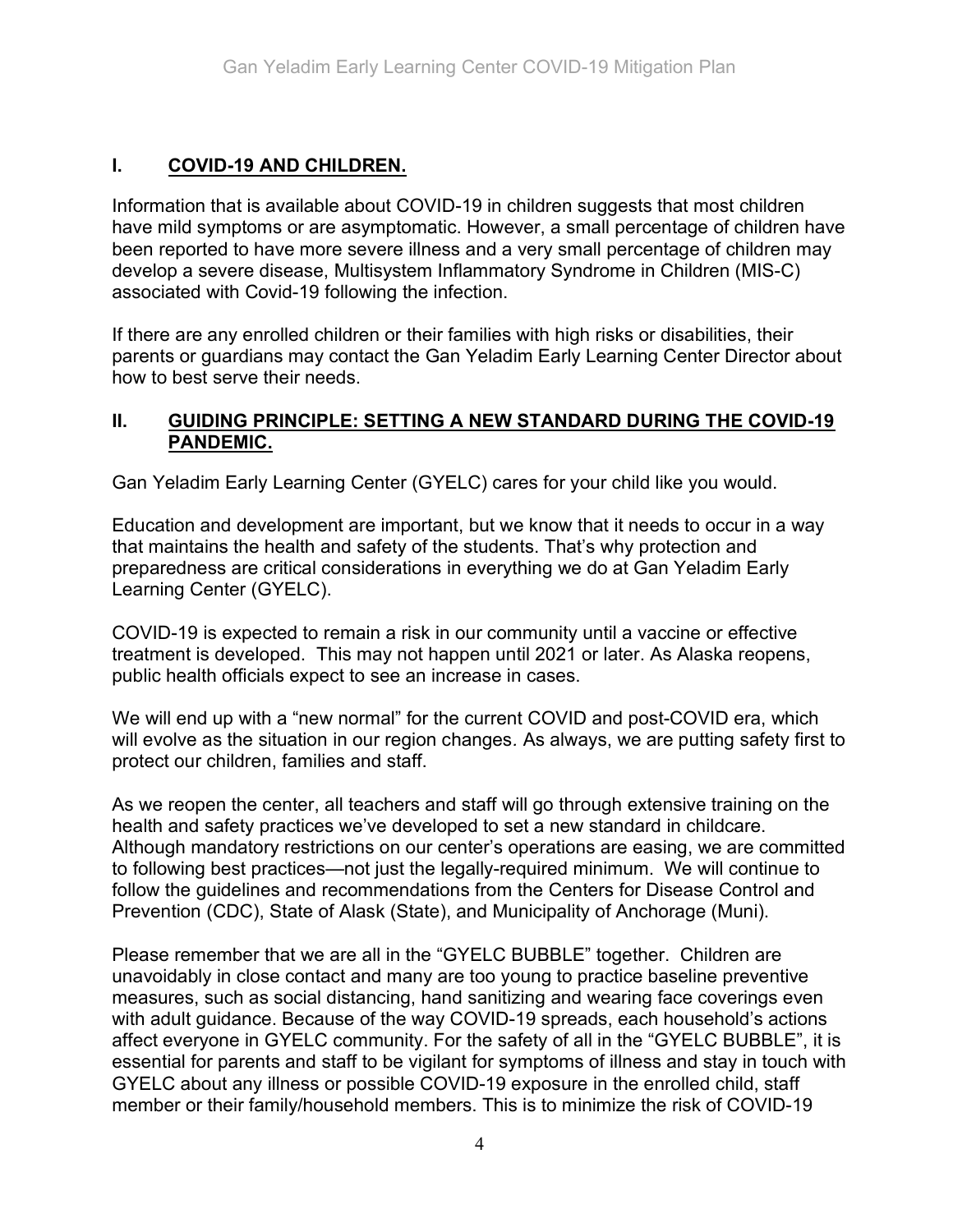spreading from asymptomatic or pre-symptomatic infected people to others in the "GYLEC BUBBLE."

These policies are detailed and we encourage you to read them carefully. We understand that some of these changes may take some getting used to, especially for the children, but we are dedicated to making the re-opening our GYELC as safe as possible. Please reach our Center Director, Esty Greenberg if you have any questions about our health and safety measures.

#### III. THE "GYELC BUBBLE"

Definition of our "GYELC BUBBLE:" Enrolled children and staff, their families and household members and their close contacts.

We are all in this together! Asymptomatic or pre-symptomatic COVID-19-infected people can transmit it to others unknowingly. An infectious person may transmit it to, on average, 2-3 people, who then may also unknowingly transmit it to 2-3 more people, and so on, and of all those people, someone may be the one to develop a severe infection.

If we ALL follow public health recommendations at home, at school, and outside our bubble in our everyday lives, we can keep our "GYELC BUBBLE" safe and low-risk for everyone in it, and keep from getting or transmitting COVID-19.

#### Pledge (Staff & Parents):

We require each family and staff member to commit to following state and local public health guidance and to implement measures to mitigate the spread of COVID-19, including these State of Alaska recommendations for individual actions:

- A. Frequent handwashing and disinfecting
- B. Limiting interactions with non-household members
- C. Avoiding crowded environments and large group settings
- D. Maintaining six-foot separation around non-household members
- E. Wearing cloth face coverings or masks when around non-household members
- F. Avoid non-essential travel out of Alaska

#### Disclosure Requirements (Staff & Parents):

#### Your disclosure to us:

We require each family and staff member to disclose to GYELC any exposure to, diagnosis or suspected diagnosis of, or symptoms of COVID-19 within the GYELC BUBBLE.

Please contact GYELC Director Esty Greenberg at 907-279-1200 immediately if you or anyone in your household or close contacts:

Has, within the past 14 days, had any of the following symptoms:

• Fever (100.4 F or higher), chills or shaking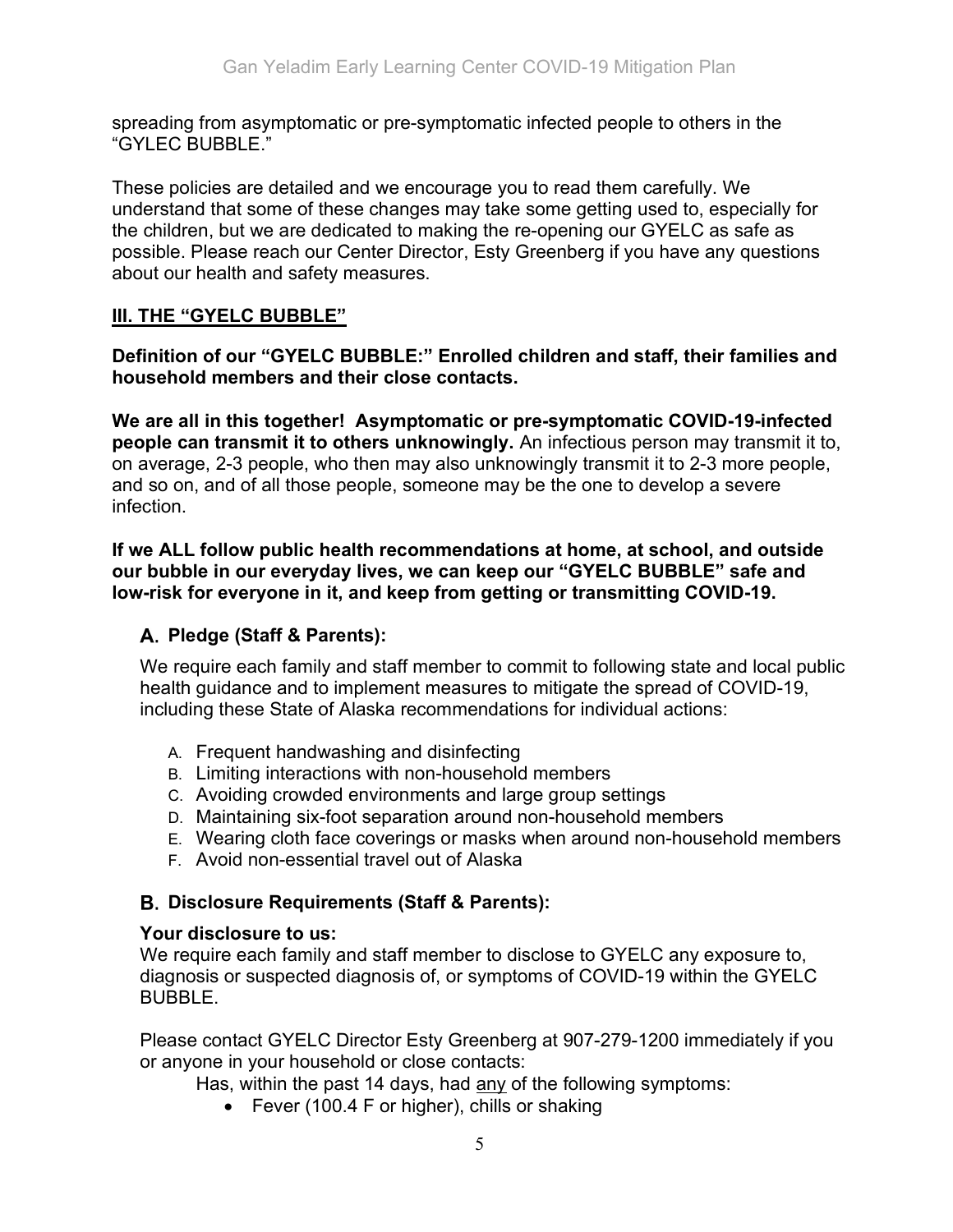- Cough, shortness of breath or difficulty breathing
- sore throat
- muscle aches
- headache
- diarrhea, nausea, vomiting or abdominal pain
- runny nose
- loss of sense of taste or smell (for adults)
- "Covid toe" (red or purple toe swelling)
- Symptoms of MIS-C (see Appendix D)

# OR

Has, within the past 14 days:

- been exposed to a confirmed COVID-19 case
- been exposed to a suspected COVID-19 case or person with symptoms of COVID-19
- travelled outside of Alaska

## C. Definitions

- Household members include individuals who may not live in the household but may be staying there or are otherwise present in the household on a regular basis (e.g. nannies, caregivers, home health workers, contractors engaged in long-term projects, etc.).
- Close contact is defined by the CDC as:
	- o (1) being within approximately 6 feet of a COVID-19 case (symptomatic or asymptomatic) for a prolonged period of time (10 minutes or more) and can occur while caring for, living with, visiting, or sharing a health care waiting area or room with a COVID-19 case, or
	- $\circ$  (2) having direct (unprotected) contact with infectious secretions (saliva, sputum, nasal mucus, vomit, urine, stool) of a COVID-19 case (e.g., being coughed or sneezed on), including in the 72 hours before the person's symptoms appeared. Considerations when assessing close contact include the duration of exposure and the clinical symptoms of the person with COVID-19.

Our disclosure to you: If a person (child, staff, household member) who was at the center within the past 7 days has symptoms of COVID-19, or has been exposed to a person who has been diagnosed with or has symptoms of COVID-19, the center will promptly notify all staff and families by phone, e-mail and written notice without disclosing the affected person's identity in accordance with the Americans with Disabilities Act. The purpose of this notification is to allow families to make their own real-time risk assessments. For example, families with a uniquely vulnerable household member may prefer to keep their child home for a time until GYELC has clarified the situation.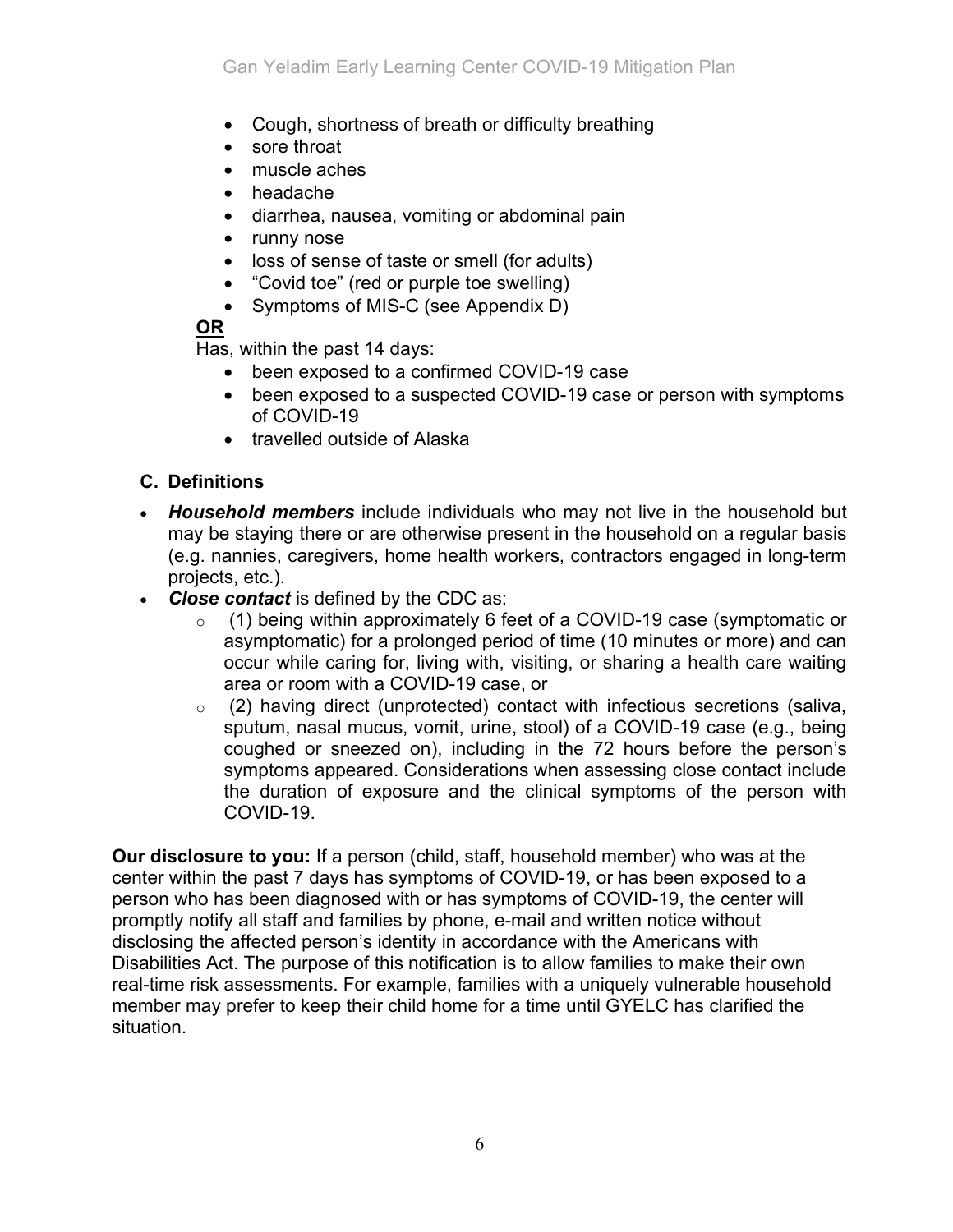Tracking of Possible Exposures: Names of everyone at GYELC who had "close contact," with the sick person, based on length of time and circumstances of contact, will be recorded in a confidential "Potential COVID-19 Exposure Log."

Exception: If a medical professional is able to definitively rule out COVID-19 as a cause (for example, cough caused by known recurring seasonal allergies, sore throat caused by strep, etc), we will take that into account when determining if the enhanced sick policy applies and if disclosure to the community is required. Our policies about notifications for strep throat or other non-COVID-19 contagious agents remain unchanged.

Explanation: The above policies are necessary for GYELC to be able to determine the appropriate precautions and notifications needed to protect children and staff and their families/households. The goal is to minimize the risk of COVID-19 spread from symptomatic and asymptomatic infected people to others in the GYLEC bubble.

## V. ENHANCED SICK POLICY

If a child, staff member, household member, or close contact has COVID-19 symptoms or a diagnosis of COVID-19 or a positive test for COVID-19, or has been exposed to someone with symptoms or a diagnosis of or a positive test for COVID-19, please inform the GYELC Director immediately. The affected child, staff member household member or close contact may not come to the center until they meet the requirements for "Returnto-School" as shown below or for "How to Discontinue Home Isolation and Return to School" as shown in Appendix C, depending on their individual circumstances.

If a child develops symptoms while at school, we will isolate the child in the designated "sick space" (the staff room, with a nap pad) with a staff member, promptly notify the family and request that the child immediately be picked up, and keep him/her comfortable until pickup. A sick child over 2 years old will be gently encouraged to wear a mask if possible until pick-up in order to reduce exposure of the staff member staying with them.

If a staff member develops symptoms while at work, she/he will immediately be isolated in the "sick space" (staff room), required to wear a mask if not already wearing one, and asked to go home.

Standard sick policies will also remain in place.

Persons who have symptoms of COVID-19 or who have a diagnosis of COVID-19 should contact their health care provider as soon as possible. For children and anyone under 21 years of age, parents should contact their provider immediately.

Persons who have been exposed to COVID-19 but have no symptoms, should

- 1) stay home for 14 days
- 2) check their temperature twice daily and watch for symptoms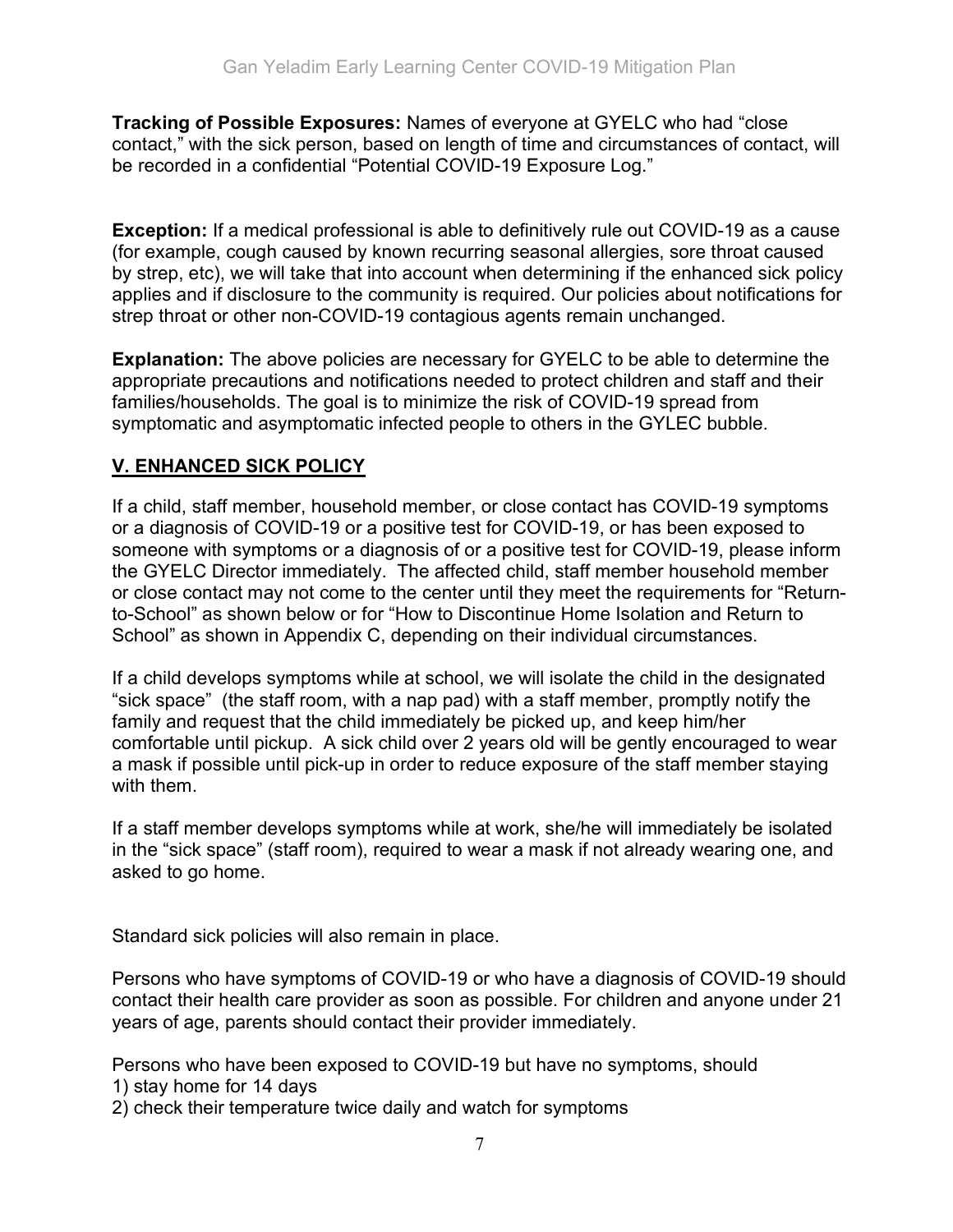3) contact their healthcare provider fever or symptoms develop.

COVID-19 symptoms usually begin an average of 5 days after exposure, but can range between 2 to 14 days, with a very few occurring as long as 3-4 weeks after exposure.

If a symptomatic child or staff member obtains an alternative confirmed diagnosis, which is not COVID-19, from their health care provider (see Exception, in preceding section Disclosure Requirements), this will be taken into account when determining whether the enhanced sick policy applies.

#### Return-to-School, staff member or child with COVID-19 symptoms:

If the person had symptoms, the person can return to school if:

Option 1 (with testing):

- No fever for 72 hours (without using fever-reducing medication) and
- Other symptoms have improved and
- Two negative COVID-19 test results from samples taken at least 24 hours apart

OR

Option 2 (without testing):

- No fever for 72 hours (without using fever-reducing medication) and
- Other symptoms have improved and
- It has been at least 10 days since symptoms originally appeared

#### Return-to-School, child or staff member not showing symptoms, but exposed to suspected or confirmed COVID-19 case:

If a child or staff member was exposed to someone (household, close contact) confirmed to have COVID-19 or displaying symptoms, please inform us immediately and do not come to the school pending further instructions. Potential exposure will be dealt with on a case-by-case basis. Procedures may include requiring a symptomatic person to obtain a COVID-19 test; requiring the exposed staff member or child to self-quarantine for 14 days from the date of last contact with the symptomatic or confirmed-COVID-19-positive person and monitor for symptoms and/or seek testing, or other measures, as appropriate based on the particular circumstances and public health guidance. If no symptoms arise during the 12-14 days, we recommend that the quarantined person get tested at 12-14 days and then return to school or work after 14 days if they are still symptom-free and the test is negative.

#### Testing Encouraged

Obtaining negative COVID-19 PCR test results for the symptomatic child, staff member, symptomatic household member, or close contact will allow the child or staff member to return to school more quickly. We strongly encourage anyone with symptoms, even a single mild symptom, to follow the State of Alaska's recommendation to get COVID-19 PCR tested. Testing is free and available at multiple locations in Anchorage. Most people with COVID-19 will have a positive COVID-19 PCR test by the time they develop symptoms.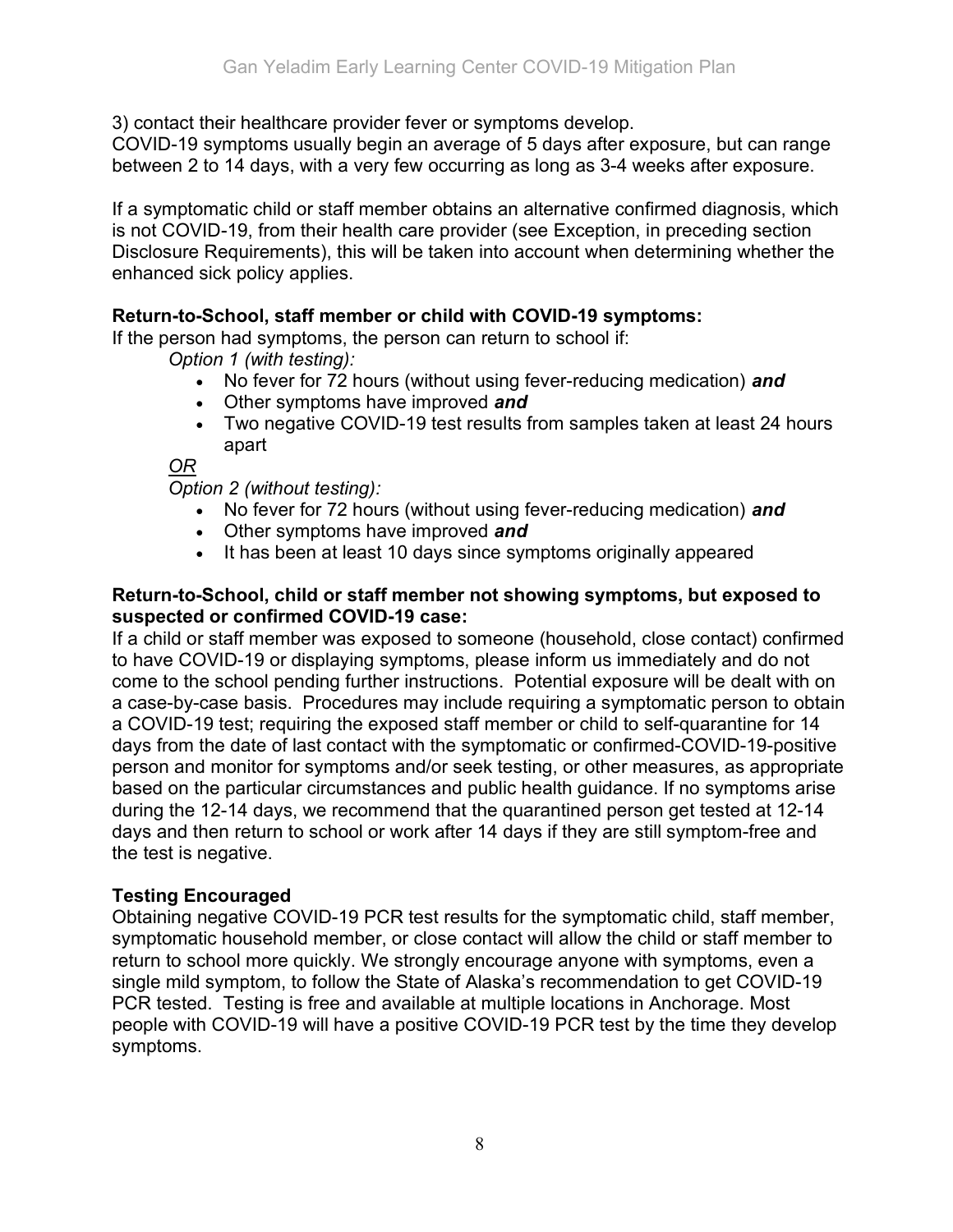#### Testing Resources

Urgent care clinics and most medical offices are currently offering telemedicine visits (phone or video chat). Testing is free and available when recommended by a medical professional

There are public health resources available as well, including:

- Providence Alaska Medical Center 24-Hour Nurse Line: 907-212-6183.
- Alaska 2-1-1 referral services: 800-478-2221
- Municipality of Anchorage Public Health Nursing Services: 907-343-6718

If you have any difficulty obtaining a test, please contact us and we will connect you with a medical professional who can assist you.

#### III. TRAVEL POLICY

GYELC families, staff, or household members who have travelled outside of Alaska (whether by airplane, bus, automobile, train or boat/ferry) will not be permitted to enter GYELC until 14 days after their return to Alaska, and must meet the entrance screening requirements (see Daily Operations, Entrance Screening). Please notify the GYELC Director of your family's travel plans (destination and departure/return dates) prior to departure.

When a household member travels outside of Alaska, but the child or staff member does not, GYELC will evaluate and determine if the child or staff member may continue to attend or enter. Please be aware that even if the child or staff member is still able to come to school, the traveling household member will not be able to do drop-offs or pickups for 14 days after their return, and must still meet the screening requirements (see Daily Operations, Entrance Screening).

# IV. DAILY OPERATIONS

#### A. Group Size and Capacity

- Classroom sizes will be limited to 10 in the toddler class and 15 in the preschool class.
- Classroom groups (toddler classrooms and preschool classrooms) will be kept apart with no mixing between groups, including between main staff. Each classroom group will have its own classroom with its own eating area, napping area and restroom facilities.
- To the extent feasible, each classroom group will be re-split into smaller subgroups to maintain a student to teacher ratio of 8 or less and sub-groups will not be combined.
- Use of recreation space (tumble room and outdoor space) by the groups and subgroups will occur in staggered shifts to maximize social distancing, with sanitization of common high touch surfaces between shifts.
- Different groups and sub-groups will utilize the outdoor space and tumble room at different times to maximize social distancing.
- Children will be kept in the same group of children and not combined. All groups of children will be tracked through Brightwheel sign in/out system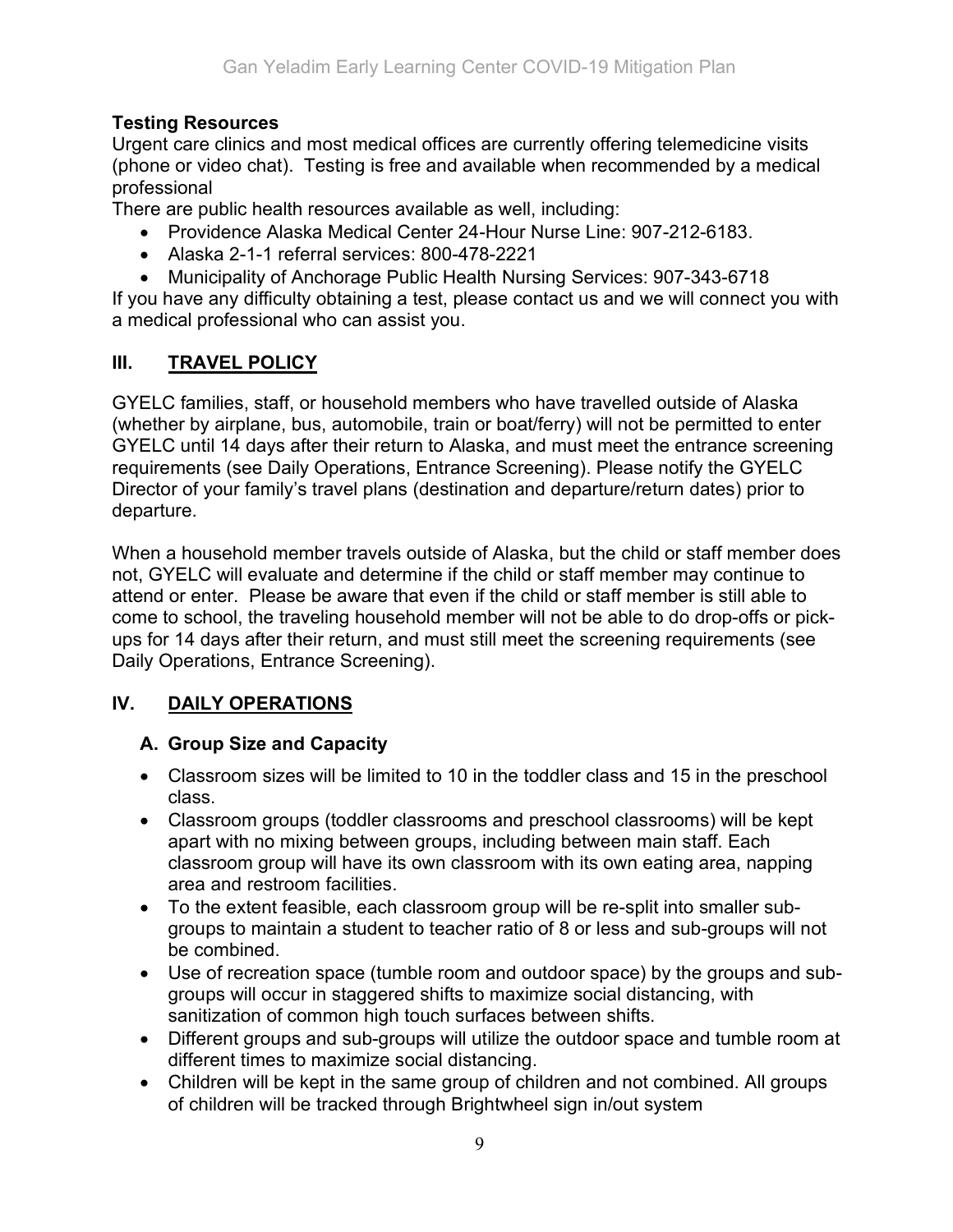#### B. Entrance Screening (everyone will be screened before being allowed to enter the building)

- No one who is considered to be a potential COVID-19 risk to others based on prescreening questions (in Appendix A) will be permitted in the center until the risk is resolved according to school guidelines.
- Before arriving at GYELC to sign in their child each day, families will need to answer a short health status questionnaire about the child and family and will need to verbally confirm their child is well before our staff brings them to the classroom. Staff will be asked to answer the same health status questionnaire every day and must confirm that they are well before arriving at GYELC. Any person unable to meet the screening requirements will not be allowed inside.
- Screening Personnel will wait inside the front door, and come out to screen people when they arrive at the front door. During winter months, screening may take place indoors or inside an enclosure with proper ventilation. Screening personnel will wear masks, face shields (barriers) and smocks that will serve to protect them from respiratory droplets that may be produced if the person being screened sneezes, coughs, or talks.
- Screening Personnel will do a non-contact visual inspection of the child/parent/staff member for signs of illness (which in children could include flushed cheeks, cough, sneezing, difficulty breathing, fatigue, or extreme fussiness).
- Screening Personnel will do non-contact Temperature Screening as follows:
	- o Before and after beginning the screening shift, wash hands with soap and water for 20 seconds.
	- o Before and after each family group screened, sanitize hands with hand sanitizer and sanitize thermometer with a new disposable alcohol wipe.
- A Sanitizing Station with a touchless dispenser for hand sanitizer with at least 60% alcohol will be available at the front entrance at the screening station. After screening, hands must be sanitized before entering the building.

# C. Limitation of Visitors

- Only essential visitors who have undergone pre-screening questions, passed a temperature check, are wearing a mask, and have performed hand hygiene at the door will be allowed into the building. Classrooms will be reserved for teachers and children only.
- A log will be kept of all visitors to the school.
- All visitors over age 2 will be required to wear a face covering, and provided with a disposable mask if needed.
- Non-essential visitors will be discouraged.
- Deliveries and mail will be deposited outside front door.
- Visits from partners, classroom coaches, therapists, etc. will be cancelled.
- Tours for prospective families will be allowed subject to enhanced precautions, with an effort made to minimize interaction with enrolled children.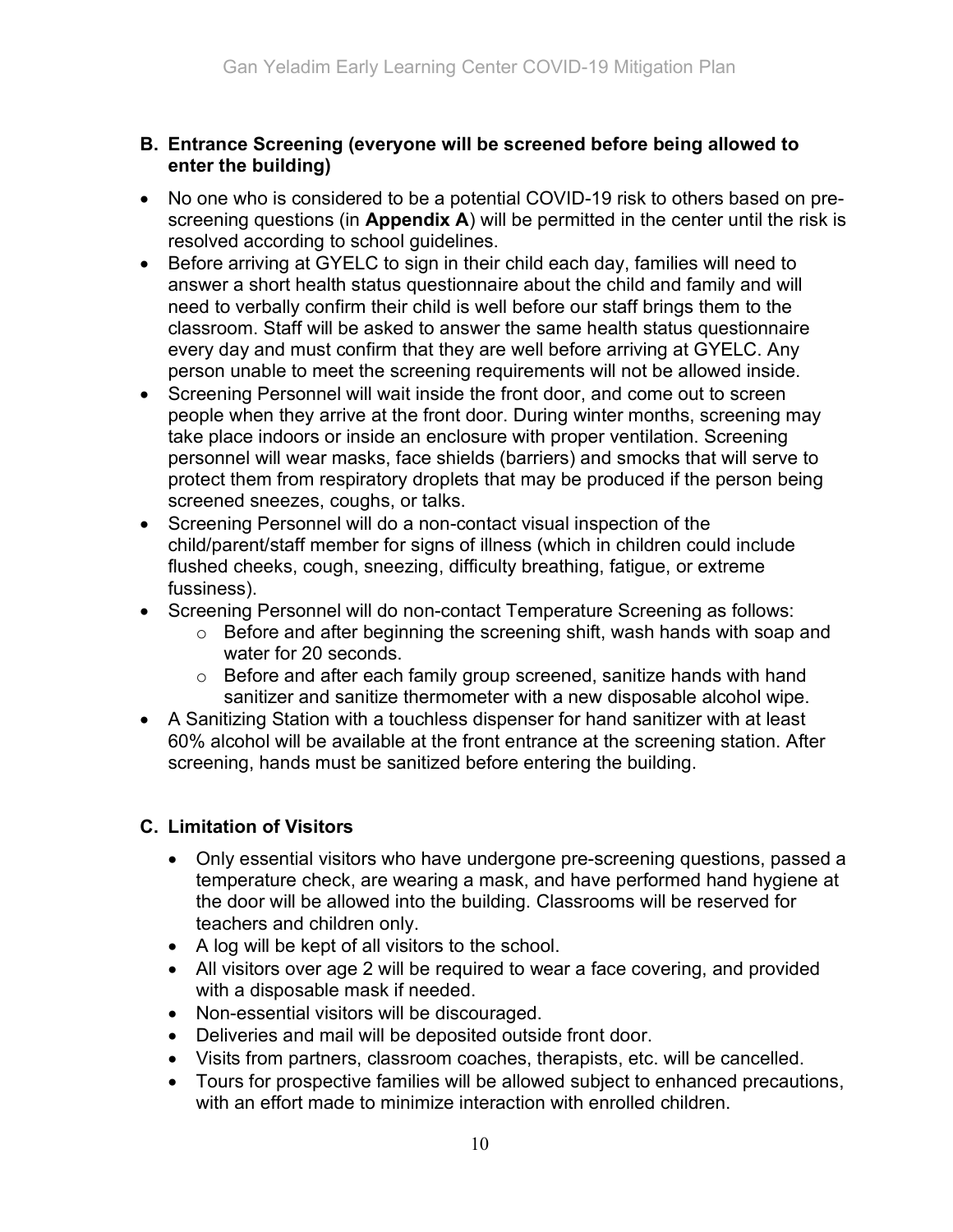# D. Drop-off and Pick-up Changes

## Drop off

- Screening. At drop-off of their child, every parent and child will be screened and required to sanitize their hands before entering the building as explained above.
- Staggered drop-off. When dropping off your child, wait in your car and call the office at 907-279-1200, and we will call you in when it is your turn. Only one parent and child will be allowed to be screened at the door and enter the building at one time. Any additional parents will wait in their car until the front door and the lobby is clear, and the parent dropping off their child has returned to their car.
- Face coverings. Masks or cloth face coverings are required for all parents at drop-off, and are recommended (but not required) for children over 2 years old at drop-off. During the first week of school the teachers will introduce the face covering concept to the children in a creative and age appropriate manner.
- Entry through front door only. Parents must bring their child to the front door to sign in regardless of whether the children's activity is outdoors at the time of drop-off.
- Sanitizing supplies. There will be a small table at the front door screening station. Staff will sign in child on the Brightwheel App. Alcohol wipes and a touchless hand sanitizer dispenser (with at least 60% alcohol) will be available
- Parents drop off at door. After screening and sanitizing hands, a teacher will come to the front door to escort the child to the classroom. In order to minimize exposure to students and staff, drop off will take place at the front door. Parents should say their goodbyes and return to their car as quickly as possible to allow the next family to come to the screening station and enter.

## • Pick-up

- $\circ$  Contactless pick-up. Parents will use parking lot as a roundabout, and pull up near the entrance of the backyard and the teachers will bring out the child. For pick-up, child will always be brought out to the car. In order to allow enough time for teachers to assist in drop off and bringing out all necessary items, pick up time will be no later than 5:20.
- $\circ$  Face coverings. Staff will wear masks at pick-up and masks are recommended (but not required) for children over age 2 years at pick-up.
- $\circ$  Sign-out. Staff will be responsible for signing children out when they release the child to their parent.

## • Drop-off/pick-up person

o Families are asked to assign one family member for drop-off and pick-up, if possible, to minimize exposure at the center. Ideally, the same parent or designated person should drop off and pick up the child every day, though we realize that may be difficult for some families' schedules. If possible,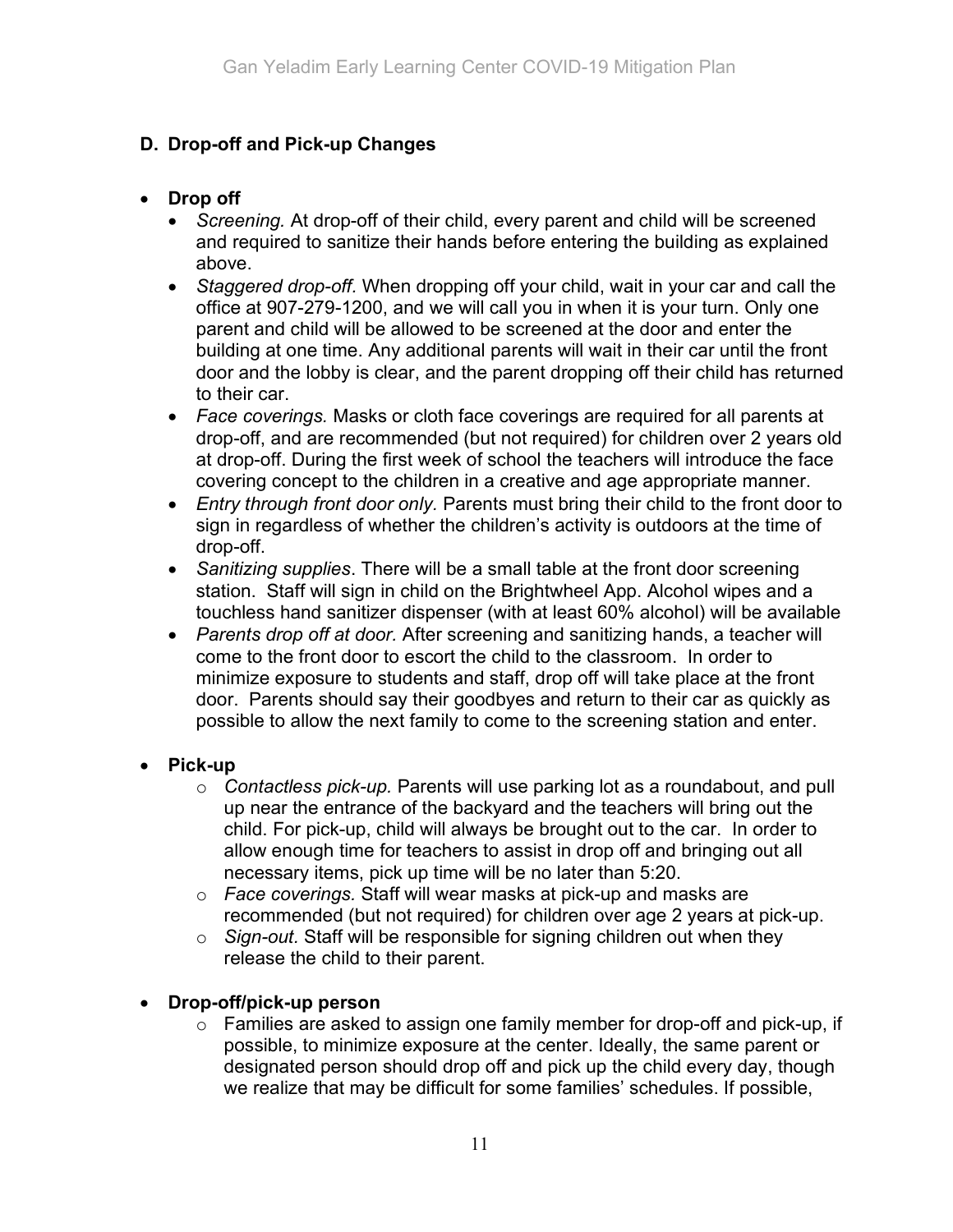older people such as grandparents or those with serious underlying medical conditions should not pick up and drop off children, because they are more at risk for severe illness from COVID-19.

 $\circ$  If drop-off or pick-up must be done by someone outside the child's immediate household, the exchange will take place outside and the nonhousehold member will not be permitted inside.

#### Modified parent visitation policy

• If an exception needs to be made for a parent to accompany their child at drop off, or come in the building for a different reason, please contact the Director, Esty to discuss the need. In the event that the parent needs to come in the classroom, they will follow the pre-screening requirements and they will put on shoe covers (touchless automated shoe cover dispensers will be provided by the school at the entrance to the classrooms).

## E. Social Distancing Practices

GYELC will implement the following practices to maximize social distancing, acknowledging that true social distancing is difficult for young children:

 More outside opportunities and time between different classrooms will be staggered to avoid mixing groups.

Outdoor play structures will be utilized by one class at a time, with increased time between play to allow for cleaning of high-touch surfaces

- More physical space. Activities will be chosen that allow for more physical space between children. Additional rooms and outdoor space will (i.e. tumble room) be utilized to split each class in half allowing for more indoor space for social distancing in each room. This will also allow each teacher to create their own mini-group within the class. The distance between children while at tables, in chairs, and in groups and individual activities will be increased. The number of children in an interest area at a time will be limited and the number of small group activities on our lesson plans will be increased.
- Activities which require projection of voice or physical exertion, or use of wind instruments, will take place outdoors with social distancing in mind.
- Physical reminders (like tape and/or adding/removing furniture in appropriate locations) will be utilized as appropriate to help children remember social distancing practices indicating where to wait and sit (and where not to sit.) Standing in lines will be minimized.
- Item sharing will be limited. if items are being shared, children will be instructed to wash their hands after and items will be disinfected. Sensory tubs and water tables will be eliminated
- Guidelines will be explained to staff and children in an age-appropriate manner.
- At naptime, children's mats will be spaced out as much as possible, ideally 6 feet apart.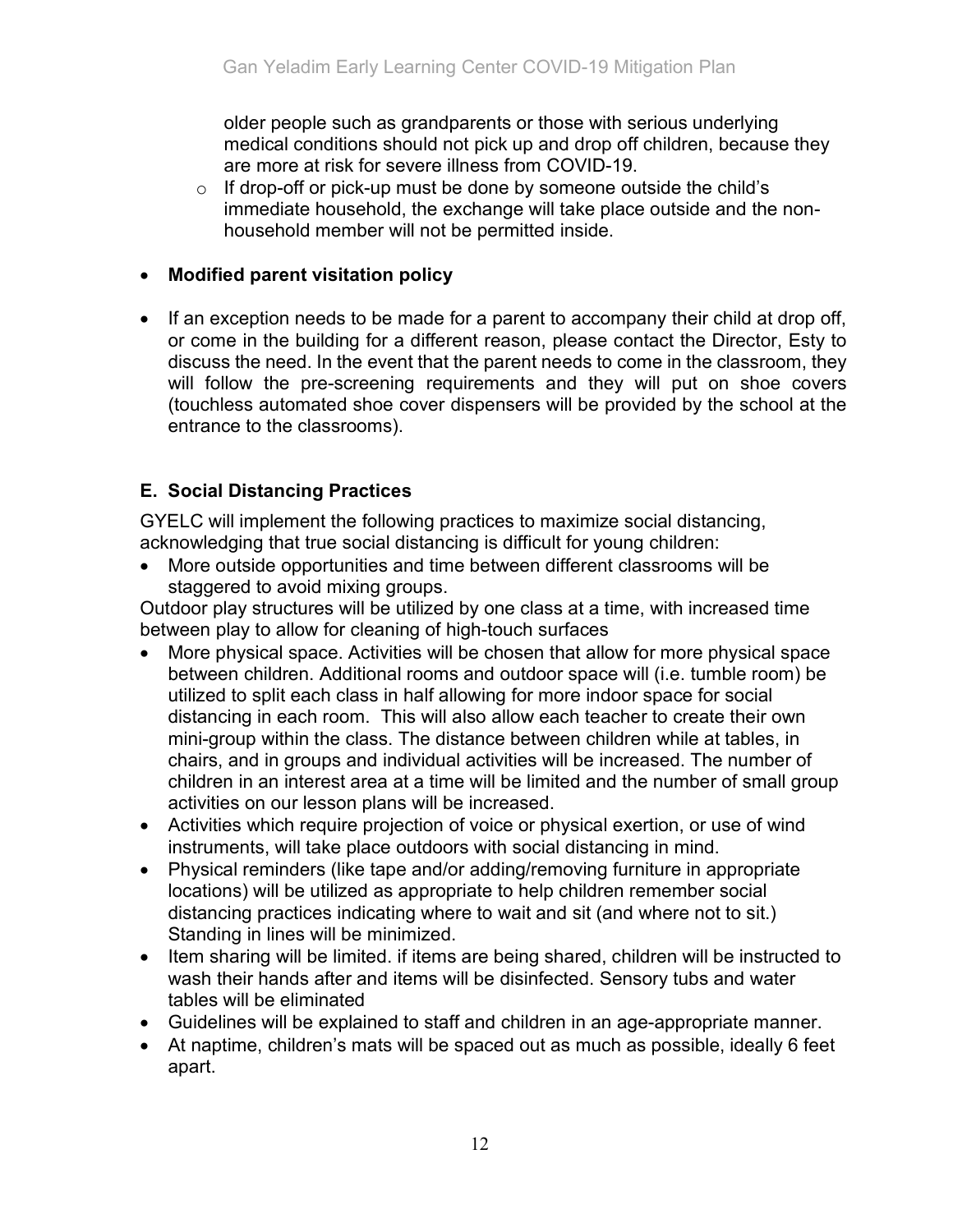There will be no center-wide events or trips, but individual classes may take walks or do other activities if there is no close contact with other students in other classes.

## F. Behavioral Practices:

Staff will model behavior that reduces the risk of getting or transmitting COVID-19 and teach children in an age-appropriate manner to engage in:

- o Social distancing
- o Hand washing
- o Avoid touching the eyes, nose, mouth
- o Mask-wearing for children over 2 (recommended but not required)

#### G. Signage.

- Signs will be posted on the front door stating:
	- o The health screening requirements for entry
	- o Where mail and deliveries should be deposited
	- o That all visitors must:
		- 1) wear face coverings
			- 2) social distance
			- 3) perform hand sanitizing at entry
- Signs will be posted at appropriate locations in the school and building with information about CDC guidelines for hand hygiene, social distancing, maskwearing, diaper-changing, etc.

## V. HYGIENE PRACTICES

#### A. Personal Protective Equipment (PPE) for staff, children and parents:

- All teachers will wear masks, glasses and long-sleeved smocks. Gloves will be available to teachers.
- Staff and children will leave a second pair of "indoor shoes" to be worn inside the school.
- Mask-wearing will be discussed with children when developmentally ready and those over 2 years will be encouraged to wear masks for some activities and for drop-off and pick-up. Children will be encouraged to view mask-wearing as normal in some situations. For safety reasons, children will not nap with masks.
- Disposable touchless shoe covers will be provided for parents or others who need to briefly enter the classroom.
- Children should have an extra change of clothing.
- Posters from the CDC and AAP (American Academy of Pediatrics) describing mask-wearing for adults and children will be posted.

## **B. Additional Required Parent-Provided Supplies**

Please ensure that your child has the following available at school: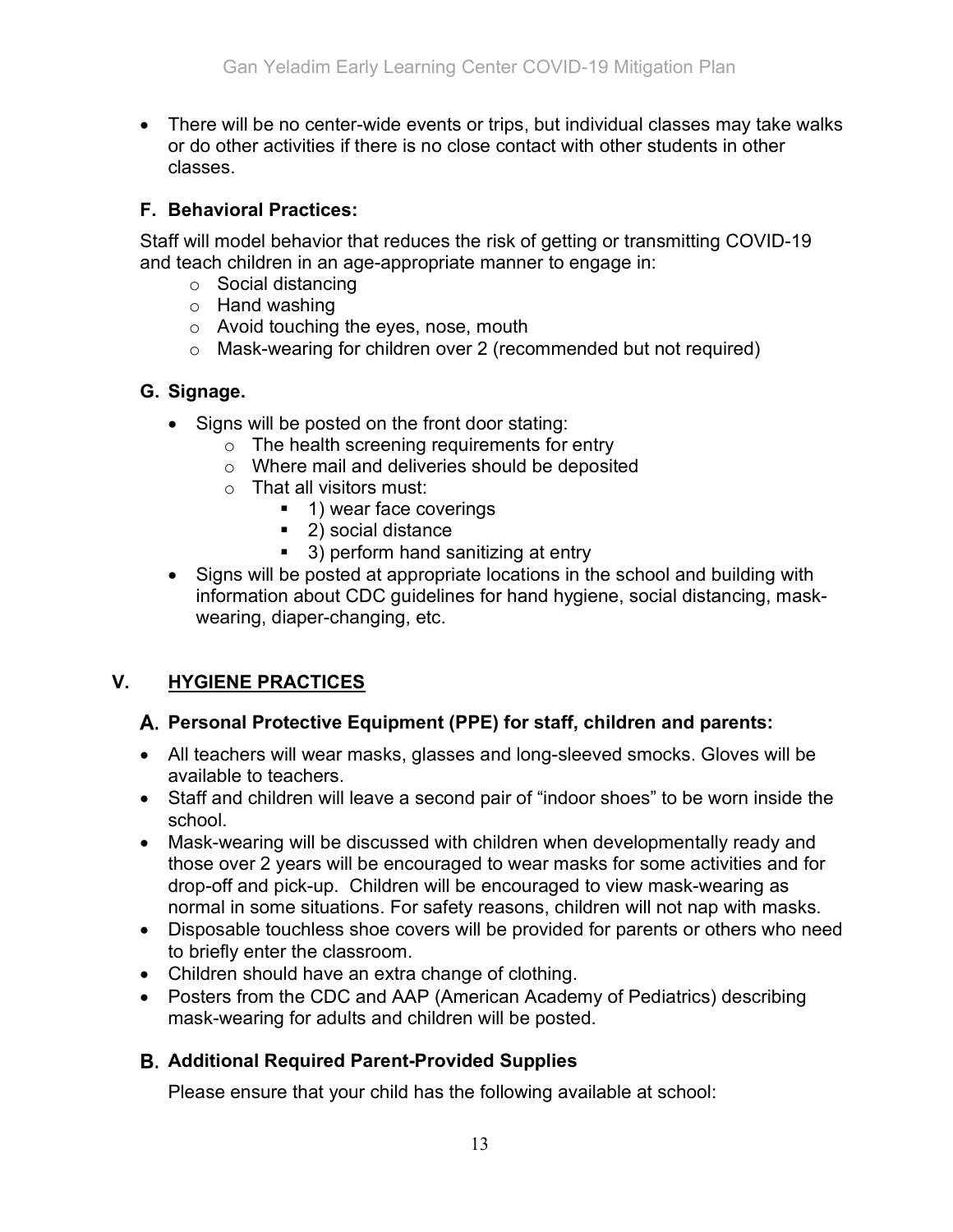- Preschool: extra change of clothes and outdoor gear
- Both classrooms: "indoor" shoes for use inside the classroom

# C. Hand Hygiene Protocols for Staff and Children

- Hand hygiene stations are set up at the entrance of the building, within each room and in the playground, so that children, staff and others can regularly sanitize their hands.
- All children, staff, and volunteers will wash or sanitize hands at the following times as recommended by the CDC:
	- $\circ$  Arrival to the facility
	- o Before and after every session (approx. every hour)
	- o Before and after preparing food or drinks
	- o Before and after eating or handling food, or feeding children
	- o Before and after taking or administering medication or medical ointment
	- o Before and after diapering
	- o After using the toilet or helping a child use the bathroom
	- $\circ$  After coming in contact with bodily fluid
	- o After handling animals or cleaning up animal waste
	- o After playing outdoors or in sand
	- o After handling garbage
- Teachers will roll up children's sleeves at the beginning of the day to allow for easier handwashing
- Wash hands with soap and water for at least 20 seconds. If hands are not visibly dirty, alcohol-based hand sanitizers with at least 60% alcohol can be used if soap and water are not readily available.
- Children will be supervised when they use hand sanitizer to prevent getting it in their mouth or eyes.
- Teachers will teach the children proper handwashing and assist younger children who cannot wash hands alone. After assisting children with handwashing, staff will also wash their hands.
- Posters from the CDC describing handwashing steps will be posted near sinks.

## D. Food Preparation and Meal Service

- Meals will be served in classrooms. Each child's meal will be served and plated individually by a staff member so that children are not serving themselves and using the serving utensils.
- All meals are prepared in kitchen and sinks in classrooms are not used for food preparation.
- Handwashing. Caregivers will ensure children wash hands prior to and immediately after eating. Caregivers will wash their hands before serving food and after helping children to eat.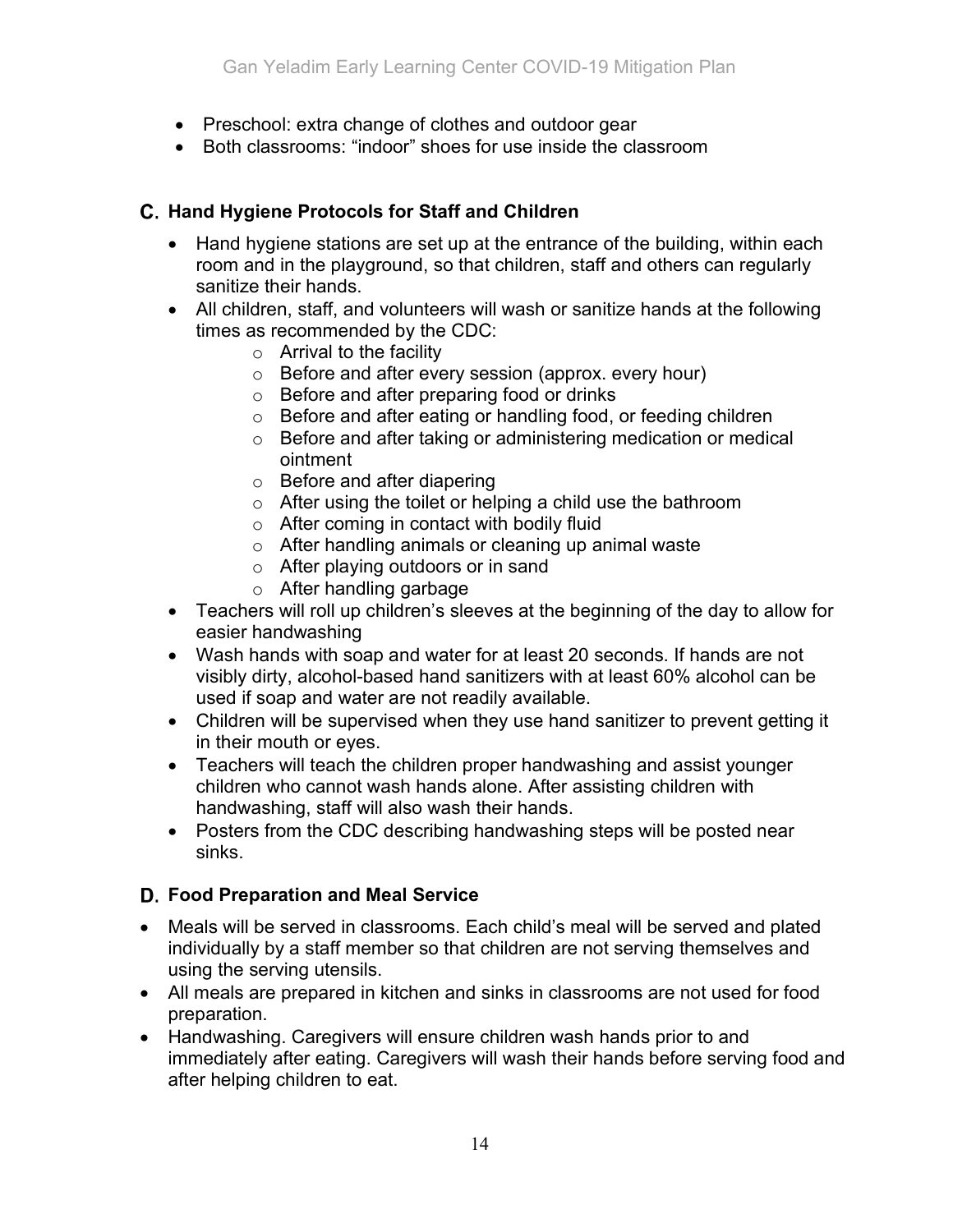- Tables and chairs will be arranged to have maximum space between children and to minimize children sitting directly opposite of each other.
- Disposable dishes and utensils will be used, and teachers will tie up garbage after meals.

## General Cleaning and Disinfecting

- Hand sanitizing procedures throughout the day will be increased. Everyone who enters the building will need to wash hands. If soap and water are not readily available, an alcohol-based hand sanitizer with at least 60% alcohol will be used. In addition we will integrate handwashing into the curriculum.
- Increase in cleaning and disinfecting. An extra staff member will clean and disinfect high-touch surfaces on a 90-minute basis. This includes tables, handrails, doorknobs, light switches, countertops, handles, sinks, and faucets.
- Disinfectant, hand sanitizer, and paper towels will be stocked adequately and readily available throughout the center.
- Weekly cleaning and disinfecting will be conducted in compliance with CDC protocols.
- Immediate contaminations will be cleaned up right away (i.e. vomit, saliva, etc)
- All cleaning materials will be kept secure and out of reach of children. Cleaning products will not be used near children, and staff should ensure that there is adequate ventilation when using these products to prevent themselves and children from inhaling toxic fumes.

## **F.** Air Circulation

- The current HVAC system at GYELC and in the building allows air to be filtered 4-6 times per hour. The entire preschool area is already separated from the main building by doors. In consultation with HVAC engineers, architects and infection control experts, eventually plans will be developed to modify airflow/HVAC in the building as feasible to increase inflow of outside air and increase exhausting of inside air in individual designated compartmentalized areas, to reduce the risk of airborne infection in one area from spreading to another. Areas to be considered separate from each other could be:
	- o the preschool and maybe even each classroom and tumble room
	- $\circ$  the office.
	- o the staff room
	- $\circ$  the main entry area, and maybe the conference room.
	- $\circ$  the upstairs main sanctuary large room
	- $\circ$  the kitchen (already has its own exhaust)

# G. Toys

 Toys that cannot be cleaned and sanitized will not be used. Toys that children have placed in their mouths or that are otherwise contaminated by body secretions or excretions will be set aside until they are cleaned and sanitized by hand by a person wearing gloves.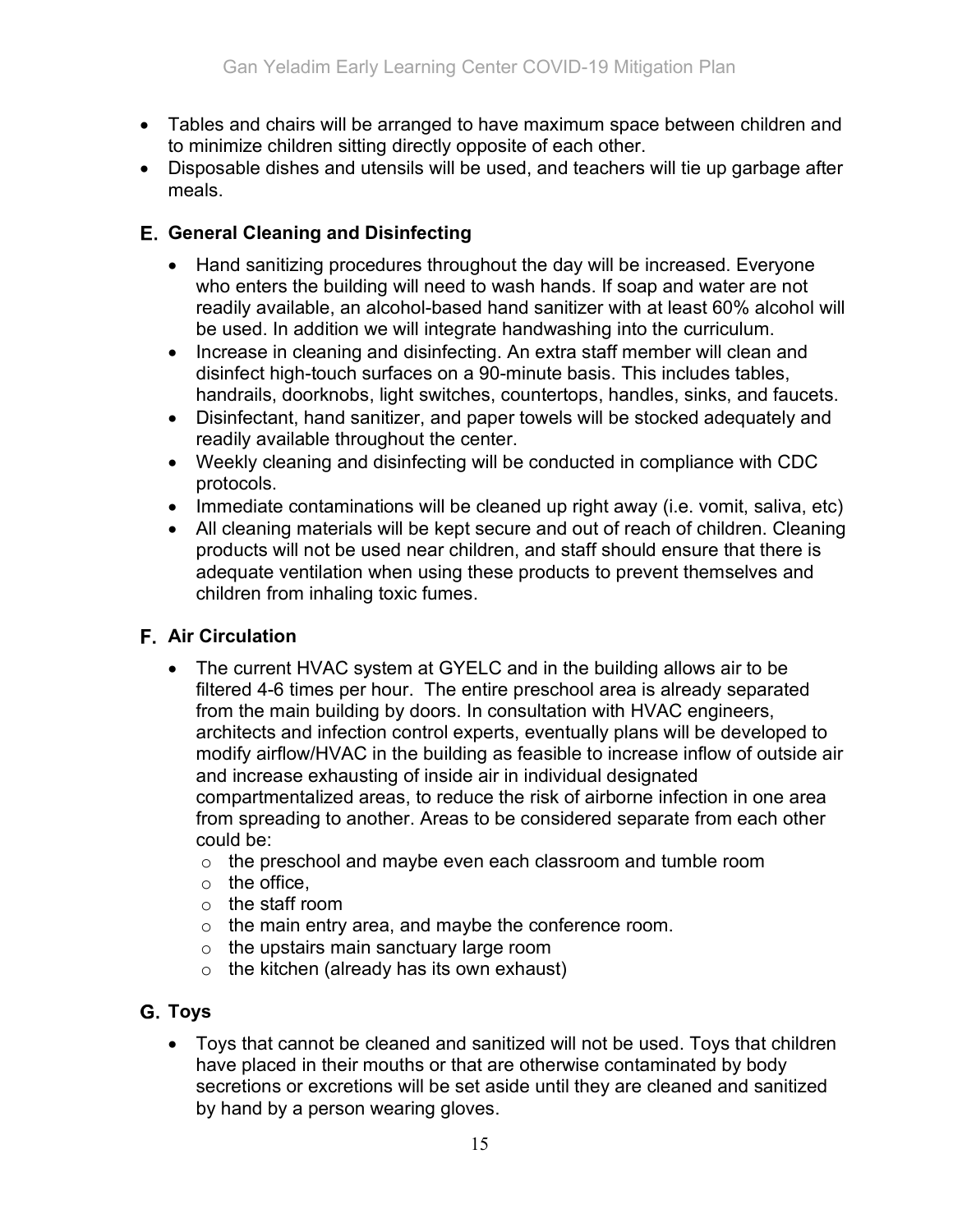- Once a child uses an item they will be instructed to place used material in a designated area, either for disinfection or to remain for 24-72 hours for natural inactivation of the virus depending on the nature of the items.
- Cleaning and sanitizing will be done appropriate to the material involved. For Covid-19 the virus can last in the air for up to 3 hours, on cardboard for up to 24 hours, on plastic and metal for up to 3 days and on wood for up to 4 days.
- Cloth toys, large pillows or stuffed animals will be paused for use. Toddler students may bring one small stuffed toy for naptime that will fit in their cubby and will be sent home weekly to be laundered.
- Use of wind instruments such as recorders will be paused indoors.
- Use of sensory tables and other materials that are difficult to clean will be paused.
- Art supplies, including play dough, will be separated out for each child and kept in a name-labelled box in order to limit sharing of high-touch items.
- Toys will not be shared with other groups of infants or toddlers, unless they are washed and sanitized before being moved from one group to the other.
- Toys will be set aside to be cleaned and sanitized according to their material. Some will be placed in a dish pan with soapy water, some set aside to be washed in the washing machine or in the high temperature commercial dishwasher, and some put in a separate container marked for "soiled" to be left untouched for a pre-determined number of days.
- Sets of books will be rotated to enhance hygiene. There will be morning and afternoon books, one whole set for a day and shelves for books for certain days of the week so books can be leapfrogged. Books, like other paper-based materials are not considered a high risk for transmission and will not need additional cleaning or disinfection procedures.
- Teachers may put out fewer manipulatives in order to better manage the disinfecting process

# H. Hygiene Practices when Washing, Feeding, Comforting, or Holding a Child

- It is important to comfort crying, sad, and/or anxious young children, and they often need to be held. The following measures are intended to protect staff and other children.
- Staff will be provided smocks and keep hair tied back.
- Staff smocks will be changed mid-day, changed when soiled, and machine washed daily at the center.
- Staff will wash and sanitize their hands after contacting contaminated clothing.
- Staff will wash their hands, neck, and anywhere touched by a child's secretions as needed.
- Teachers will change the child's clothes if secretions are on the child's clothes.
- Children's soiled clothes will be placed in a labeled plastic bag and put in their cubby and sent home to be laundered daily.
- Children and staff will have multiple changes of clothes on hand at school.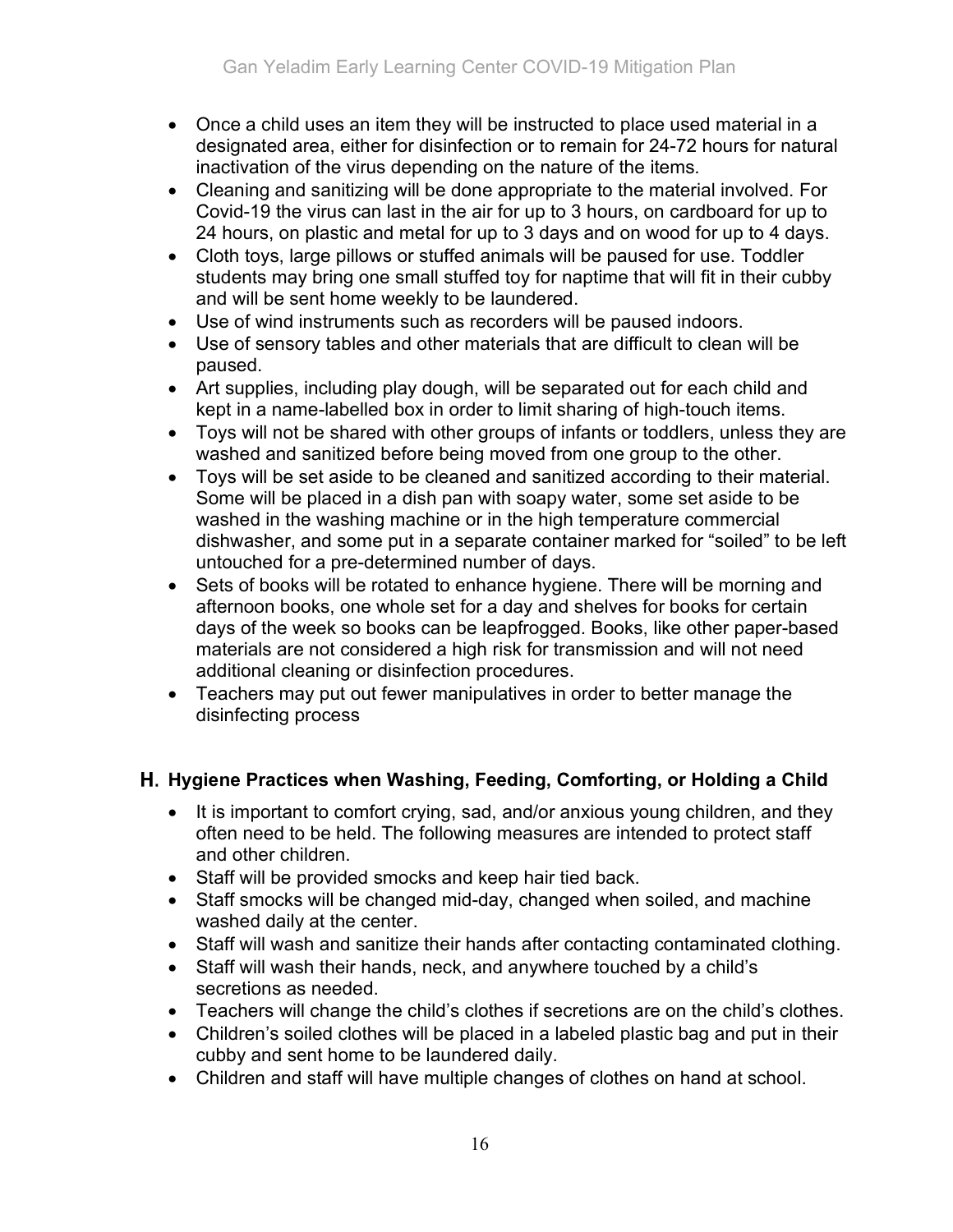# **I.** Diapering (Toddler Classroom)

- When diapering a child, hands will be washed before the diapering begins, and gloves will be worn. Safe diaper changing procedures will be followed.
- The use of reusable cloth diapers will be paused at this time.
- Procedures will be posted in all diaper changing areas. Steps include:
	- o Prepare (includes putting on gloves)
	- o Roll out disposable table liner
	- o Clean the child
	- o Remove trash (soiled diaper and wipes)
	- o Replace diaper
	- o Clean up & sanitize diapering station
	- o Remove gloves and discard into trash safely
	- o Wash child's hands (even if gloves were used)
	- o Disinfect diapering area with a fragrance-free bleach that is EPAregistered as a COVID-19 sanitizing or disinfecting solution.

# VI. STAFF TRAINING

- COVID-19 Mitigation Plan will be kept on-site. Staff will be trained in these requirements and provided with a copy of the plan.
- GYELC will conduct staff pre-shift screening and maintain a staff screening log. No staff unable to satisfy the health screening requirements will provide services to children or be allowed to be inside the building or school, and are subject to GYELC's Enhanced Sick Policy.
- Face coverings (N-95 or cloth masks with N-83 liners if available) will be worn by all staff and provided by GYELC. Training will be provided to all staff on the proper use, removal and care of these masks.
- Signs and symptoms of COVID-19 will be taught to staff as well as behaviors that encourage
	- **•** reduction of risks of getting or transmitting COVID-19
	- **•** reduction of the stigma surrounding this disease
- GYELC will have back-up staff available in case staff members need to be on sick-leave or in quarantine.

# VII. VULNERABLE/HIGH RISK GROUPS

Based on currently available information and clinical expertise, adults over age 65 and people of any age who have serious underlying medical conditions might be at higher risk for severe illness from COVID-19. Even if there are no high-risk individuals at GYELC, there are likely such individuals in our "GYELC BUBBLE" (staff and family households and close contacts), it is important for everyone in the bubble to practice healthy hygiene behaviors.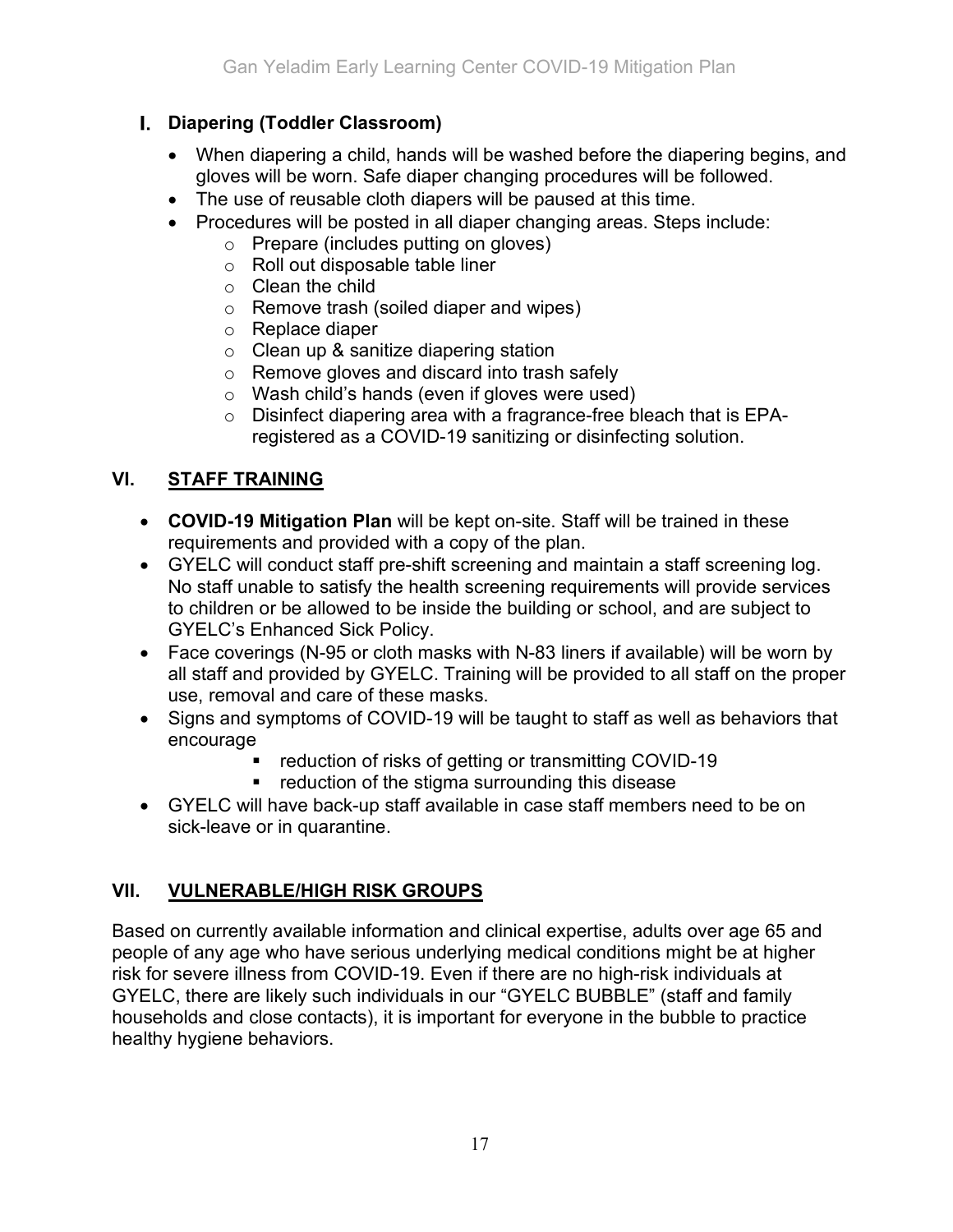GYELC does not currently know of any staff members or teachers who maybe at higher risk. If an enrolled child or staff member has unique vulnerabilities that GYELC should be aware of, please contact us so we can discuss appropriate measures.

# VIII. PROTOCOL IF A CONFIRMED CASE OF COVID-19 OCCURS AT GYELC

#### A. Notification

In the event of a confirmed COVID-19 case within our GYLEC community:

- State, local, and federal health authorities will be notified immediately via phone call and e-mail.
- All staff and families (referred to as "they" in the rest of this section) will be notified immediately without disclosing the person's identity, in accordance with the Americans with Disabilities Act.

Notification will occur if any of the following persons tests positive:

- Enrolled child, whether attending or not attending
- Staff member
- Any household member or close contact of an enrolled child's family that they have come in contact with during the previous 2 weeks
- Any household member or close contact of a staff member that they have come in contact with during the previous 2 weeks.
- Any person who has been inside the school or building within the previous 2 weeks.

## B. Temporary Closure and Disinfection

- The center may close immediately for a period of 72 hours or more after a positive test result in our GYELC community, depending on the degree of contact and risk level.
- Cleaning/sanitation/disinfecting will occur following CDC procedures.
- Subsequent measures will be taken based on the advice of public health officials.

If the center closes, it will not reopen until it has been deemed safe and appropriate to do so by the state, local, and federal health authorities.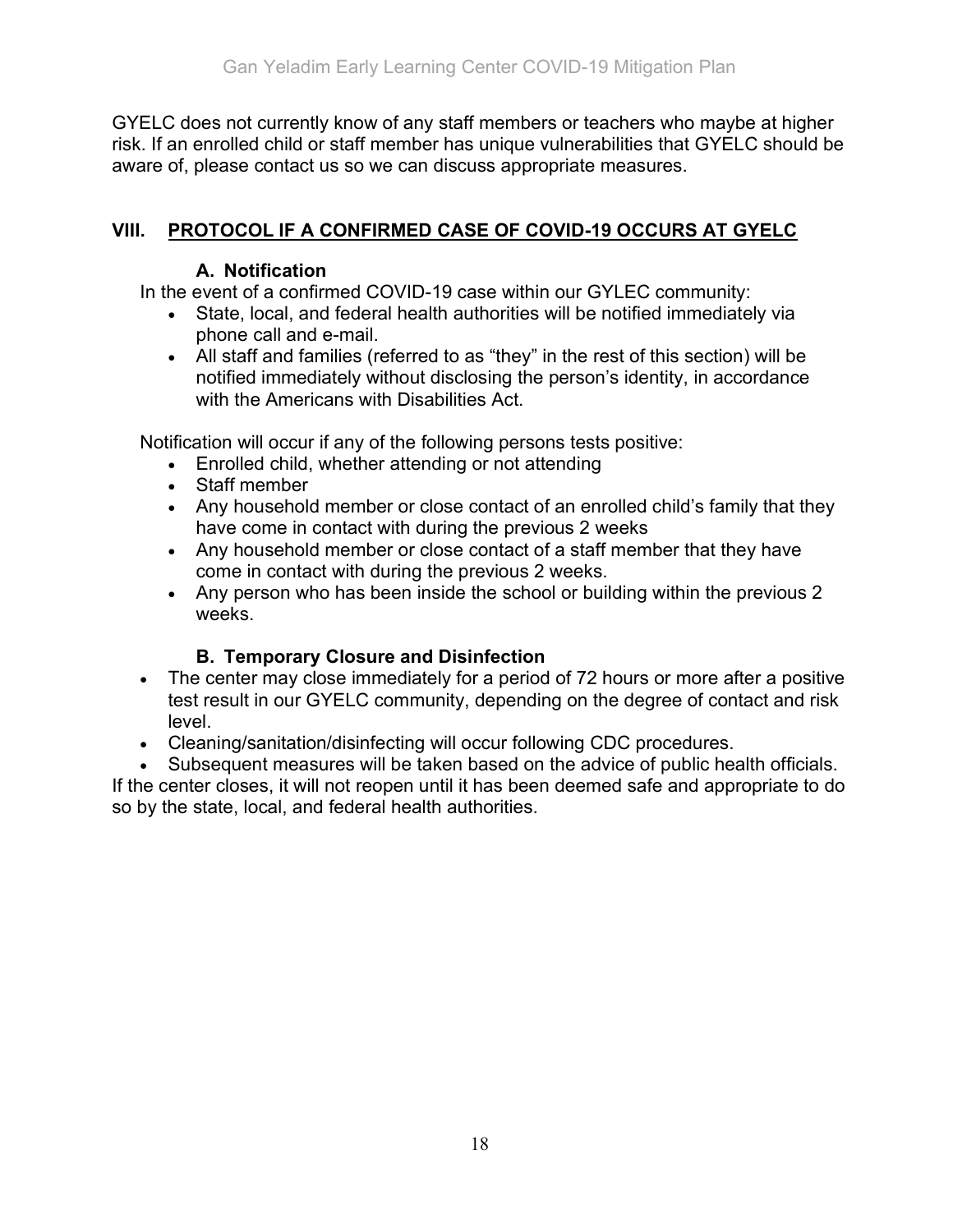#### APPENDIX A: HEALTH SCREENING QUESTIONS

For your convenience we created a separate document for the health screening questions to place in your home and answer every morning

1) Does your child or anyone in your family/household have any of the following symptoms now or since your child's last school attendance (that you cannot connect to another health problem or reason)?

|                                        |          |          | Household      |
|----------------------------------------|----------|----------|----------------|
|                                        | Child 1: | Child 2: | <b>Members</b> |
| fever $(100.4^{\circ}F$ or higher)     | N        | N        | N              |
| cough or shortness of breath           | N        | N        | N              |
| headache                               | N        |          | N              |
| sore throat                            |          | Ν        |                |
| chills or shaking                      | N        | N        | N              |
| muscle aches                           |          |          |                |
| diarrhea                               |          |          | N              |
| nausea/vomiting                        | N        | N        | N              |
| abdominal pain                         |          |          |                |
| runny nose                             |          |          | N              |
| loss of taste or smell (adults only) Y | N        | N        |                |
| COVID toe (red/purple swelling)        |          |          |                |

2) Has your child had any medication to reduce a fever before coming to school?  $Y$  N

3) Has your child or anyone in your family been exposed to anyone suspected or confirmed to have COVID-19 in the past 14 days?

 $Y$  N 4) Has anyone in the child's home been outside of Alaska in the last 14 days?

#### $Y$  N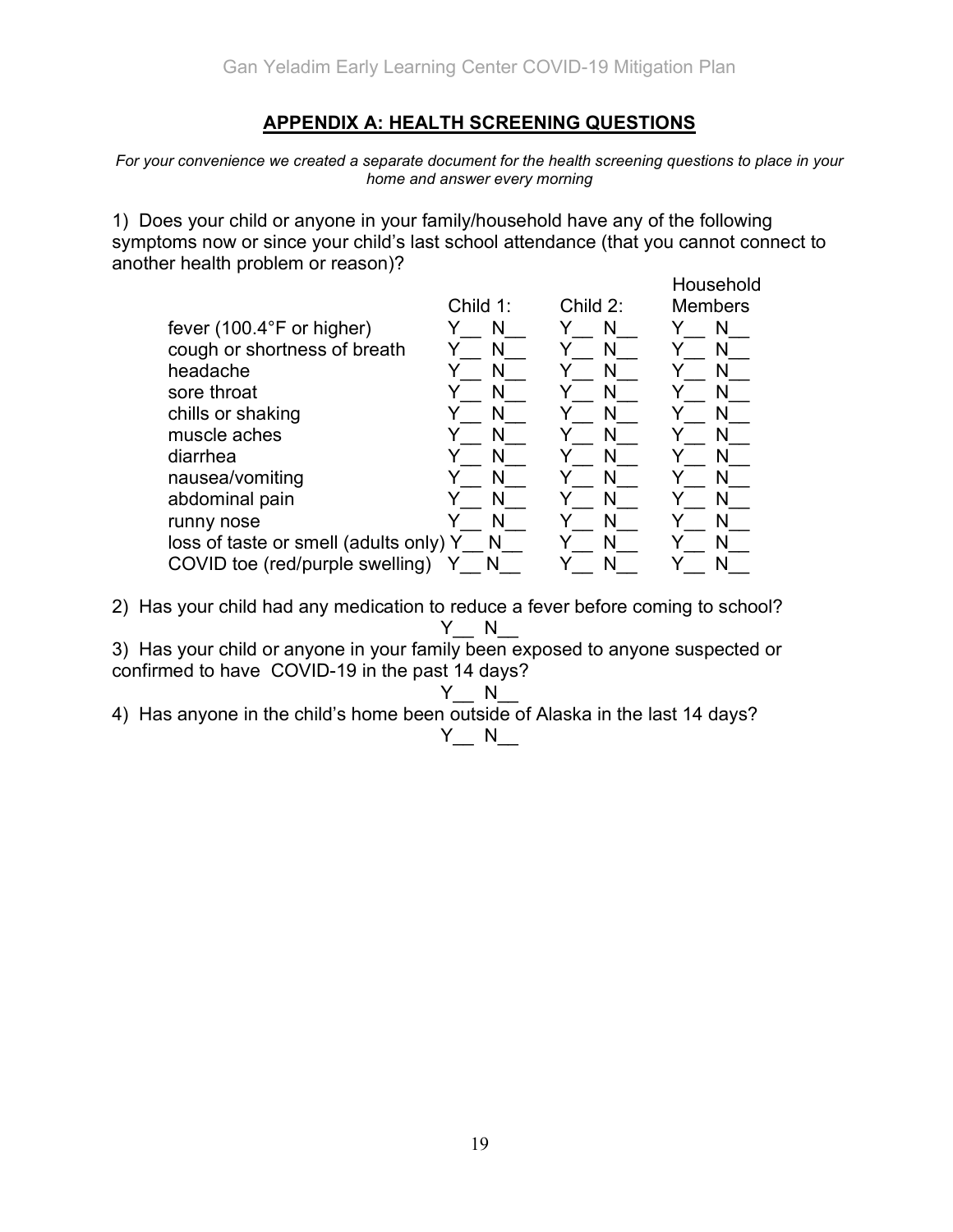# APPENDIX B: AFFIRMATION OF PLEDGE AND DISCLOSURE

For your convenience we created a separate Google Doc for the Affirmation of Pledge and **Disclosure** 

#### "GYELC BUBBLE" PLEDGE (STAFF & PARENTS)

We are all in this together. Our bubble includes enrolled children and staff, their families and household members, and their close contacts. Even one COVID-19-infected person who doesn't know they are ill may transmit it to, on average, 2-3 people, who then may also unknowingly transmit it to 2-3 more people, and so on, and of all those people, someone may be the one to have severe infection. If we all follow public health recommendations, at home, at school and outside of our bubble in our everyday lives, we can keep our "GYELC BUBBLE" safe and low-risk for everyone in it, and keep from getting or transmitting COVID-19.

For that reason, we require each family and staff member to commit to following, and ensuring that their family and household members also follow, state and local public health guidance and measures to mitigate the spread of COVID-19, including these State of Alaska recommendations for individual actions:

- D. Frequent handwashing and disinfecting
- E. Limiting interactions with non-household members
- F. Avoiding crowded environments and large group settings
- G. Maintaining six-foot separation around non-household members
- H. Wearing cloth face coverings or masks when around non-household members
- I. Avoiding non-essential travel outside of Alaska

I affirm that I have read and understand this pledge and affirm that everyone in my family/household agrees to follow this guidance in order to be part of the "GYELC BUBBLE."

| Parents/guardian 1 | Parents/guardian 2 |  |
|--------------------|--------------------|--|
| Name (printed):    | Name (printed):    |  |
| Signature:         | Signature:         |  |
| Date signed:       | Date signed:       |  |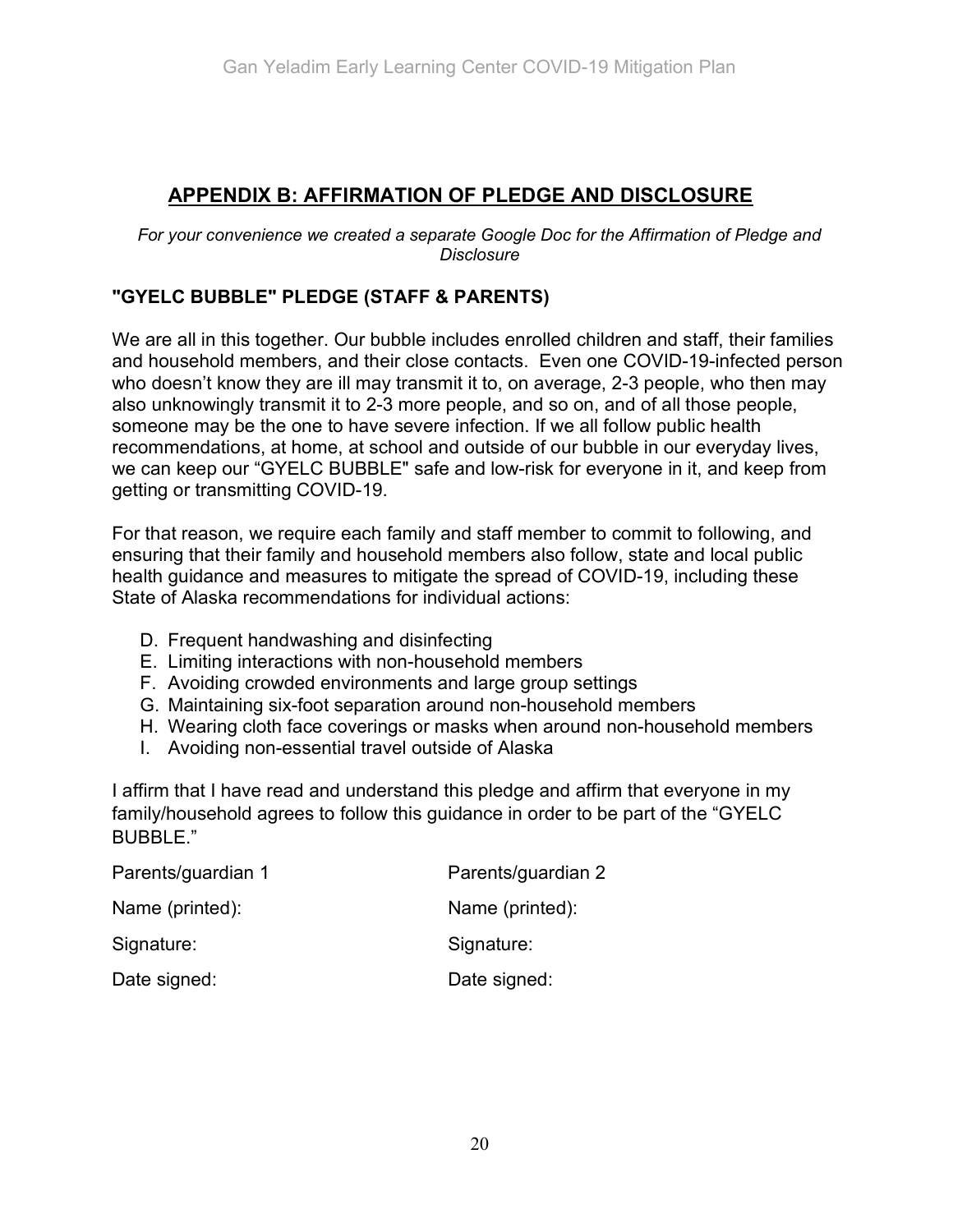## "GYELC BUBBLE" DISCLOSURE REQUIREMENTS (STAFF & PARENTS)

For your convenience we created a separate Google Doc for the Affirmation of Pledge and Disclosure

Despite everyone's best efforts to prevent introduction of COVID-19 into any part of the GYELC BUBBLE, it may accidentally occur. Early detection and rapid protective actions are important to minimize risk of spread to others in the Bubble.

For that reason, we require each family and staff member to commit to disclosing immediately to the GYELC Director (Esty Greenberg at 907-279-1200) any exposure to, diagnosis or suspected diagnosis of, or symptoms of COVID-19 within the GYELC BUBBLE.

#### I will disclose to Gan Yeladim:

1) If, within the past 14 days, myself or anyone in my household or close contacts has had any of the following symptoms:

- Fever (100.4 F or higher), chills or shaking
- Cough, shortness of breath or difficulty breathing
- sore throat
- muscle aches
- headache
- fatigue
- diarrhea, nausea, vomiting or abdominal pain
- runny nose
- loss of sense of taste or smell (for adults)
- "Covid toe" (red or purple toe swelling)
- Symptoms of MIS-C (see Appendix D)

## OR

2) If, within the past 14 days, myself or anyone in my household or close contacts has:

- H. been exposed to a confirmed COVID-19 case
- I. been exposed to a suspected COVID-19 case or person with symptoms of COVID-19
- J. travelled outside of Alaska

#### Definitions for purposes of Pledges and Disclosures::

- Household members include individuals who may not live in the household but may be staying there or are otherwise present in the household on a regular basis (e.g. nannies, caregivers, home health workers, contractors engaged in long-term projects, etc.).
- Close contact is defined by the CDC as: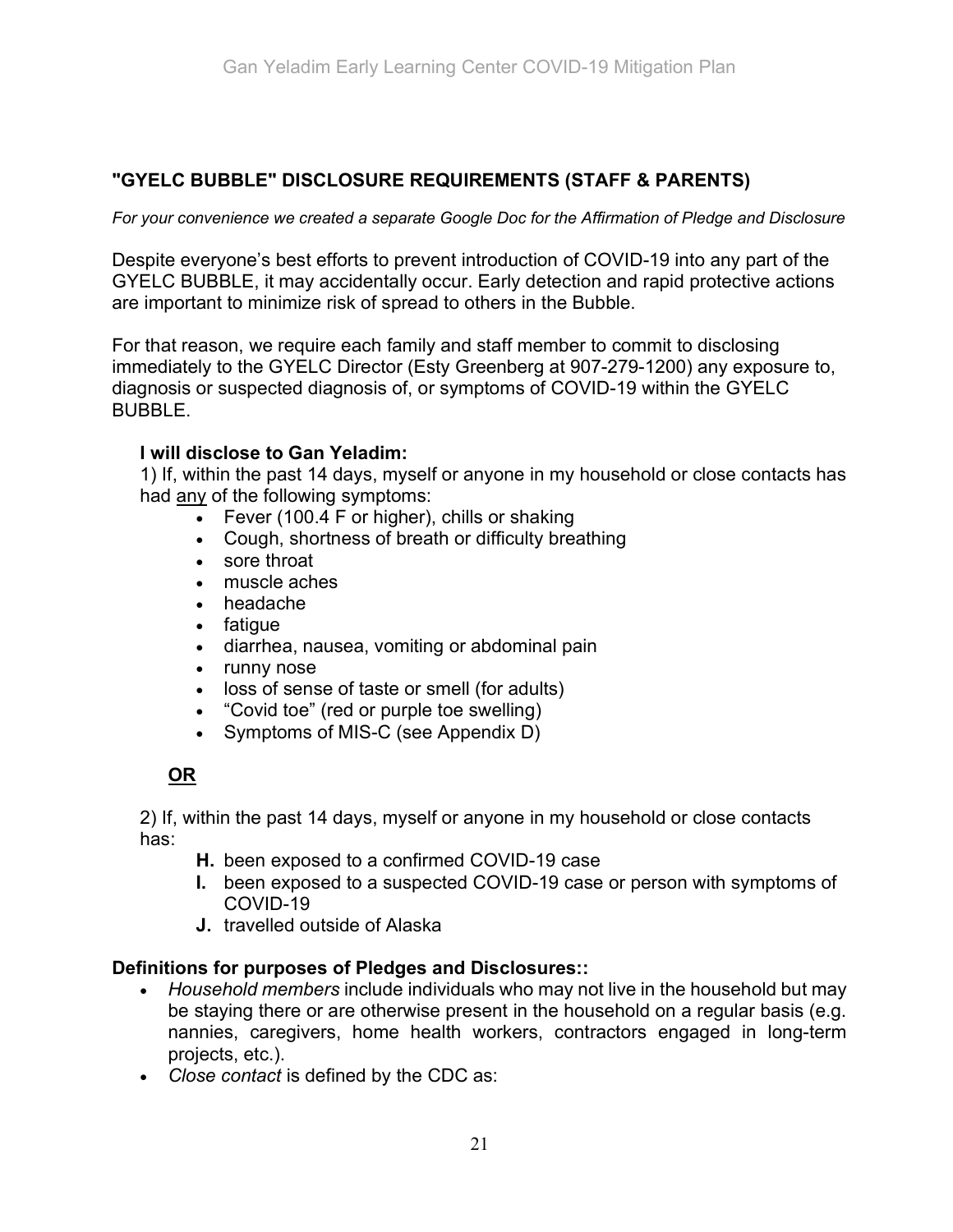- (1) being within approximately 6 feet of a COVID-19 case (symptomatic or asymptomatic) for a prolonged period of time (10 minutes or more) and can occur while caring for, living with, visiting, or sharing a health care waiting area or room with a COVID-19 case, or
- (2) having direct (unprotected) contact with infectious secretions (saliva, sputum, nasal mucus, vomit, urine, stool) of a COVID-19 case (e.g., being coughed or sneezed on), including in the 72 hours before the person's symptoms appeared. Considerations when assessing close contact include the duration of exposure and the clinical symptoms of the person with COVID-19.

I affirm that I have read and understand these disclosure requirements and affirm that everyone in my family/household agrees to follow these requirements in order to be part of the "GYELC BUBBLE."

| Parents/guardian 1 | Parents/guardian 2 |  |
|--------------------|--------------------|--|
| Name (printed):    | Name (printed):    |  |
| Signature:         | Signature:         |  |
| Date signed:       | Date signed:       |  |

| Staff member    |  |  |
|-----------------|--|--|
| Name (printed): |  |  |
| Signature:      |  |  |
| Date signed:    |  |  |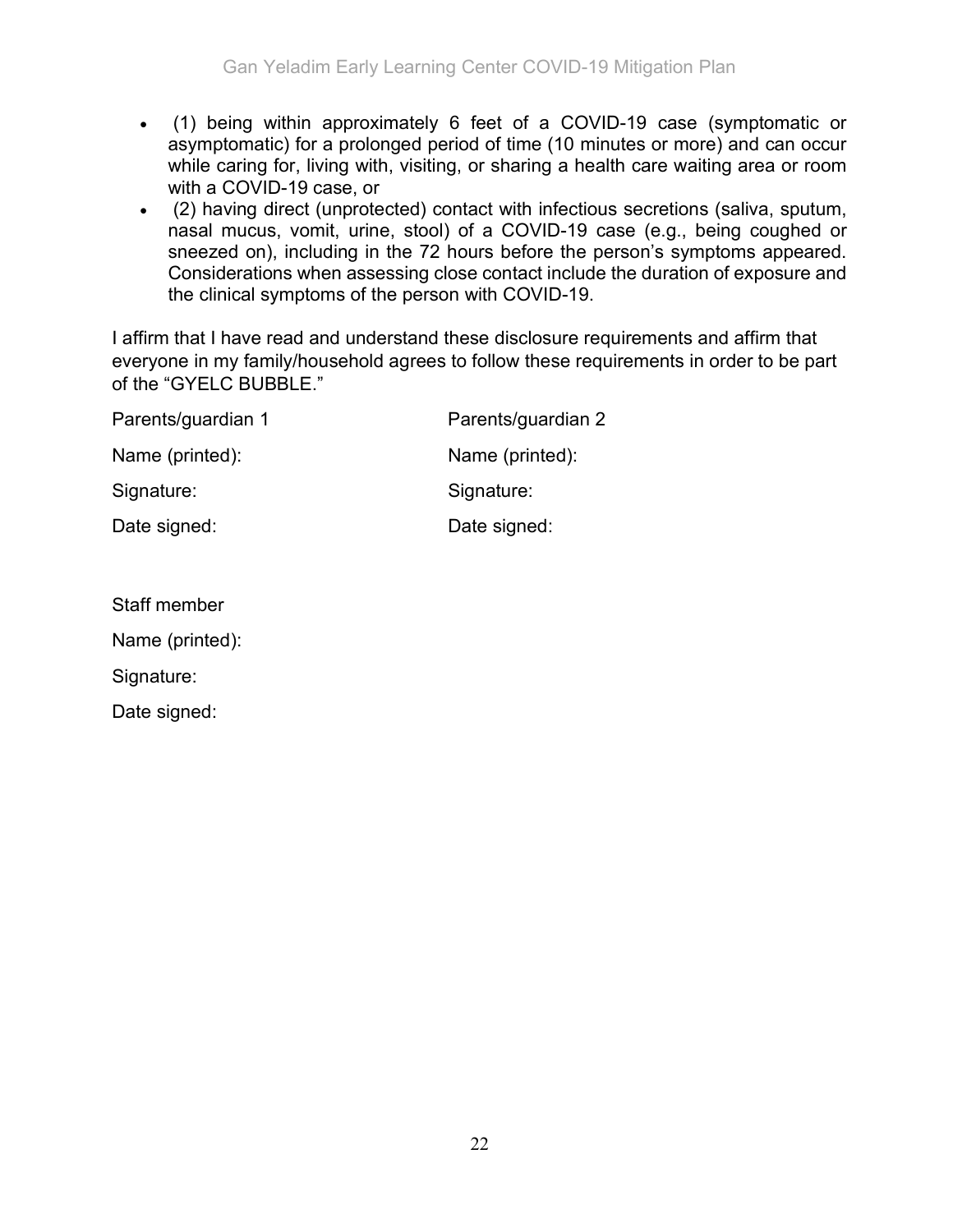# APPENDIX C: HOW TO DISCONTINUE HOME ISOLATION AND RETURN TO GYELC

#### Persons who had COVID-19 and/or tested positive for COVID-19:

Persons with diagnosed COVID-19 who had symptoms may discontinue isolation under the following conditions:

- At least 3 days (72 hours) have passed since recovery defined as:
- Resolution of fever without the use of fever-reducing medications
- and
- Improvement in respiratory symptoms (e.g., cough, shortness of breath)
- and
- At least 10 days have passed since symptoms first appeared.

#### OR

- Resolution of fever without the use of fever-reducing medications
- and
- Improvement in respiratory symptoms (e.g., cough, shortness of breath)
- and
- Two negative tests in a row from consecutive respiratory specimens collected at least 24 hours apart (FDA COVID-19 molecular assay for detection of SARS-CoV-2 RNA).

Person Who Tested Positive but did NOT have any COVID-19 Symptoms may discontinue Isolation under the following conditions:

- At least 10 days have passed since the first positive COVID-19 test
- and
- No symptoms (e.g., cough, shortness of breath) have developed since the positive test.
- (If symptoms develop, then the symptom-based or test-based strategy should be used)

## OR

Two negative tests in a row from consecutive respiratory specimens collected at least 24 hours apart (FDA COVID-19 molecular assay for detection of SARS-CoV-2 RNA).

#### At any time these policies can be reviewed and changed, as we follow developments and guidelines from the CDC, American Academy of Pediatrics, State of Alaska, and City of Anchorage